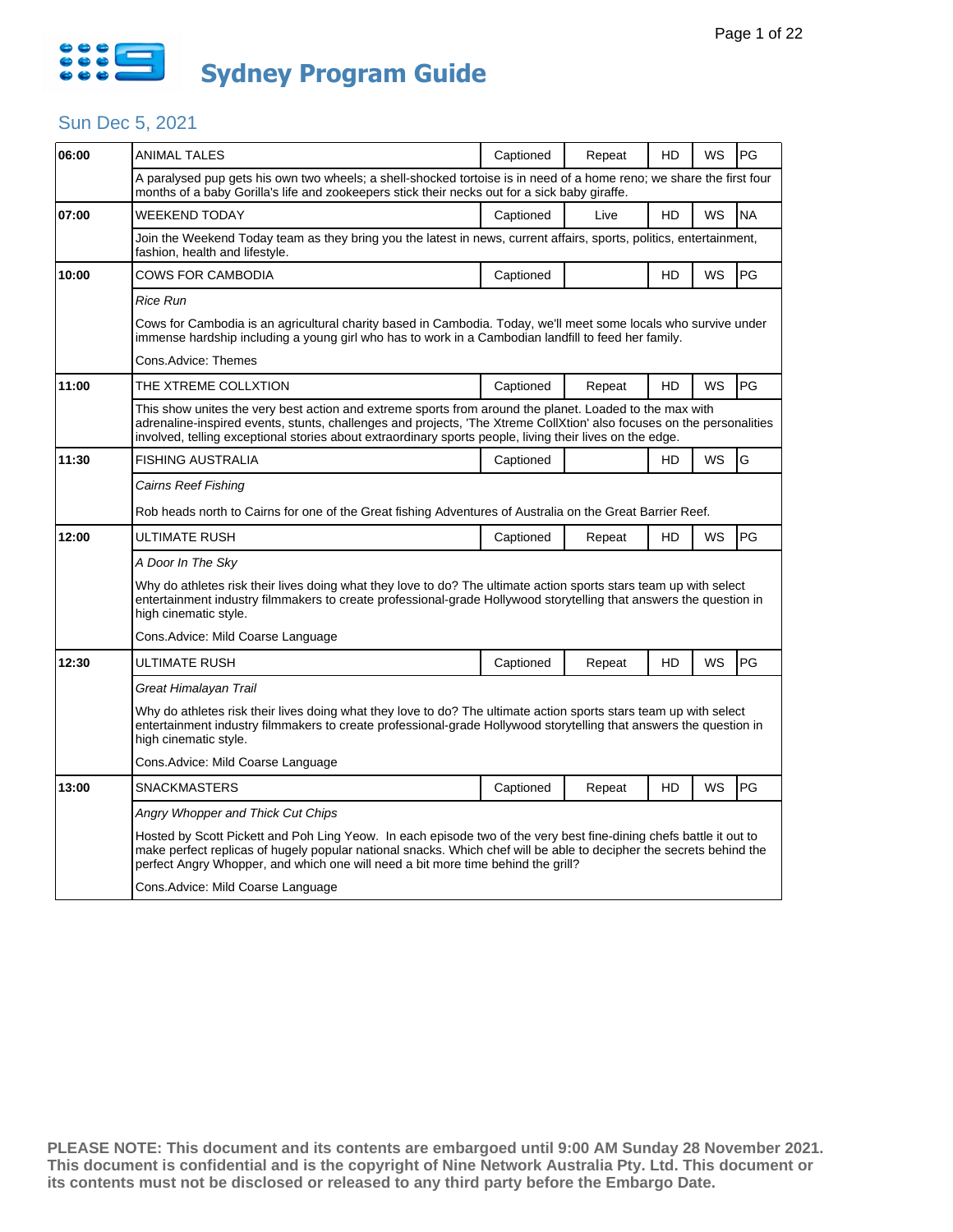

| 14:30 | <b>SNACKMASTERS</b>                                                                                                                                                                                                                                                                                                                | Captioned | Repeat | HD | WS        | PG        |  |  |  |  |
|-------|------------------------------------------------------------------------------------------------------------------------------------------------------------------------------------------------------------------------------------------------------------------------------------------------------------------------------------|-----------|--------|----|-----------|-----------|--|--|--|--|
|       | Cadbury Favourites                                                                                                                                                                                                                                                                                                                 |           |        |    |           |           |  |  |  |  |
|       | Picnic, Crunchie and Cherry Ripe are the three Favourites being replicated by the chefs on Snackmasters – a<br>tantalising range of textures, ingredients and flavours. Will our fine-dining chefs be able to crack the DNA of this<br>complex multi-snack?                                                                        |           |        |    |           |           |  |  |  |  |
| 16:00 | <b>BONDI VET</b>                                                                                                                                                                                                                                                                                                                   | Captioned |        | HD | WS        | PG        |  |  |  |  |
|       | Kate must help a desperate family with their noisy barking dog. Ralph is rushed into the emergency hospital<br>suspected of swallowing a sewing needle. Audrey operates on precious cat Mini to remove a nasty tumour. Can<br>Danni do anything for big Shane and his embarrassing body odour?<br>Cons. Advice: Medical Procedures |           |        |    |           |           |  |  |  |  |
| 17:00 | NINE NEWS: FIRST AT FIVE                                                                                                                                                                                                                                                                                                           | Captioned | Live   | HD | <b>WS</b> | <b>NA</b> |  |  |  |  |
|       | See it first with Nine News; join the team for all the latest in news, sport and weather.                                                                                                                                                                                                                                          |           |        |    |           |           |  |  |  |  |
| 17:30 | <b>RBT</b>                                                                                                                                                                                                                                                                                                                         | Captioned | Repeat | HD | WS        | PG        |  |  |  |  |
|       | Tattoo You                                                                                                                                                                                                                                                                                                                         |           |        |    |           |           |  |  |  |  |
|       | Follow the police units for a unique behind-the-scenes look at RBT patrols testing for alcohol and drug affected<br>drivers.                                                                                                                                                                                                       |           |        |    |           |           |  |  |  |  |
|       | Cons. Advice: Mild Coarse Language                                                                                                                                                                                                                                                                                                 |           |        |    |           |           |  |  |  |  |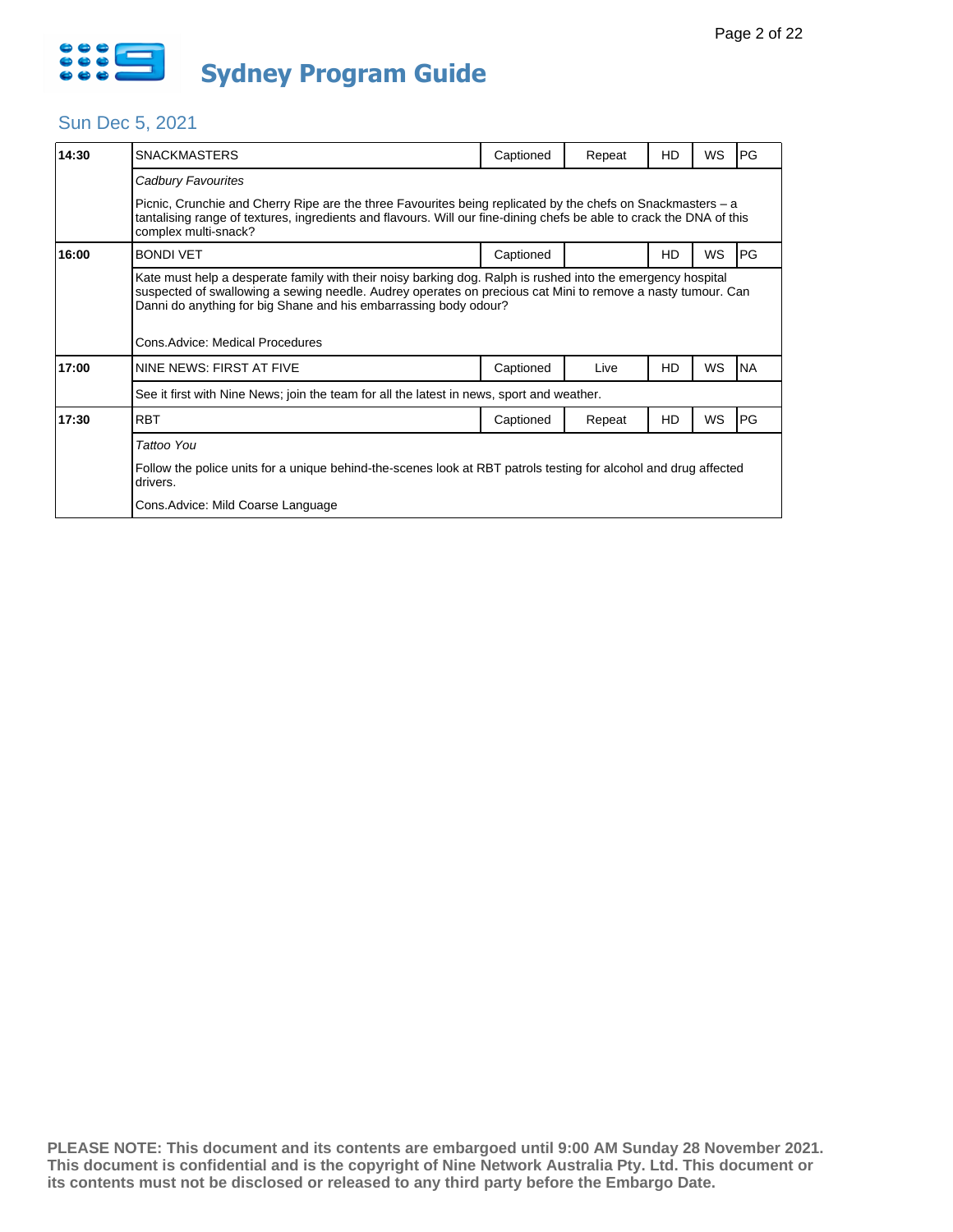

| 18:00 | <b>NINE NEWS SUNDAY</b>                                                                                                                                                                                                                                                                                                                      |      | Captioned | Live   | HD | WS | <b>NA</b> |  |  |
|-------|----------------------------------------------------------------------------------------------------------------------------------------------------------------------------------------------------------------------------------------------------------------------------------------------------------------------------------------------|------|-----------|--------|----|----|-----------|--|--|
|       | Join Peter Overton and the Nine News team as they bring you the latest in news, sport and weather.                                                                                                                                                                                                                                           |      |           |        |    |    |           |  |  |
| 19:00 | 60 MINUTES                                                                                                                                                                                                                                                                                                                                   |      | Captioned |        | HD | WS | <b>NA</b> |  |  |
|       | 60 Minutes is Australia's leading current affairs programme, with a proven record of excellence over four decades.<br>Join television's top reporters as they investigate, analyse and uncover the issues affecting all Australians.                                                                                                         |      |           |        |    |    |           |  |  |
| 20:00 | DAVID ATTENBOROUGH'S A PERFECT<br>PLANET                                                                                                                                                                                                                                                                                                     |      | Captioned | Repeat | HD | WS | PG        |  |  |
|       | Volcano                                                                                                                                                                                                                                                                                                                                      |      |           |        |    |    |           |  |  |
|       | Without volcanoes, life on Earth would never have begun; they are responsible for both the planet's breathable<br>atmosphere and the oceans; mineral-rich ash from regular eruptions fertilize the land.                                                                                                                                     |      |           |        |    |    |           |  |  |
|       | Cons.Advice: Distressing Scenes                                                                                                                                                                                                                                                                                                              |      |           |        |    |    |           |  |  |
| 21:10 | THE EQUALIZER                                                                                                                                                                                                                                                                                                                                | 2014 | Captioned | Repeat | HD | WS | <b>MA</b> |  |  |
|       | The Equalizer                                                                                                                                                                                                                                                                                                                                |      |           |        |    |    |           |  |  |
|       | A man believes he has put his mysterious past behind him and has dedicated himself to beginning a new, quiet life.<br>But when he meets a young girl under the control of ultra-violent Russian gangsters, he can't stand idly by - he has<br>to help her.                                                                                   |      |           |        |    |    |           |  |  |
|       | Starring: Denzel Washington, Chloe Grace Moretz, Marton Csokas                                                                                                                                                                                                                                                                               |      |           |        |    |    |           |  |  |
|       | Cons.Advice: Strong Violence, Frequent Coarse Language                                                                                                                                                                                                                                                                                       |      |           |        |    |    |           |  |  |
| 23:40 | <b>NINE NEWS LATE</b>                                                                                                                                                                                                                                                                                                                        |      | Captioned | Live   | HD | WS | <b>NA</b> |  |  |
|       | Join the Nine News Late team for the very latest and for all of today's top stories from Australia and around the<br>world.                                                                                                                                                                                                                  |      |           |        |    |    |           |  |  |
| 00:10 | CHICAGO MED                                                                                                                                                                                                                                                                                                                                  |      | Captioned | Repeat | HD | WS | M         |  |  |
|       | Lesser of Two Evils                                                                                                                                                                                                                                                                                                                          |      |           |        |    |    |           |  |  |
|       | Manning and Halstead must act fast to save the life of a physically abused wife; Choi and April are shocked to learn<br>the truth about their 14-year-old cirrhosis patient; Rhodes and Lanik go head-to-head in the ER.                                                                                                                     |      |           |        |    |    |           |  |  |
|       | Starring: Nick Gehlfuss, Yaya DaCosta, Torrey DeVitto                                                                                                                                                                                                                                                                                        |      |           |        |    |    |           |  |  |
|       | Cons.Advice: Medical Procedures, Themes                                                                                                                                                                                                                                                                                                      |      |           |        |    |    |           |  |  |
| 01:00 | THE XTREME COLLXTION                                                                                                                                                                                                                                                                                                                         |      | Captioned | Repeat | HD | WS | PG        |  |  |
|       | This show unites the very best action and extreme sports from around the planet. Loaded to the max with<br>adrenaline-inspired events, stunts, challenges and projects, 'The Xtreme CollXtion' also focuses on the personalities<br>involved, telling exceptional stories about extraordinary sports people, living their lives on the edge. |      |           |        |    |    |           |  |  |
| 01:30 | TV SHOP - HOME SHOPPING                                                                                                                                                                                                                                                                                                                      |      |           | Repeat | HD | WS | G         |  |  |
|       | Home shopping programme.                                                                                                                                                                                                                                                                                                                     |      |           |        |    |    |           |  |  |
| 02:00 | TV SHOP - HOME SHOPPING                                                                                                                                                                                                                                                                                                                      |      |           | Repeat | HD | WS | G         |  |  |
|       | Home shopping programme.                                                                                                                                                                                                                                                                                                                     |      |           |        |    |    |           |  |  |
| 02:30 | TV SHOP - HOME SHOPPING                                                                                                                                                                                                                                                                                                                      |      |           | Repeat | HD | WS | G         |  |  |
|       | Home shopping programme.                                                                                                                                                                                                                                                                                                                     |      |           |        |    |    |           |  |  |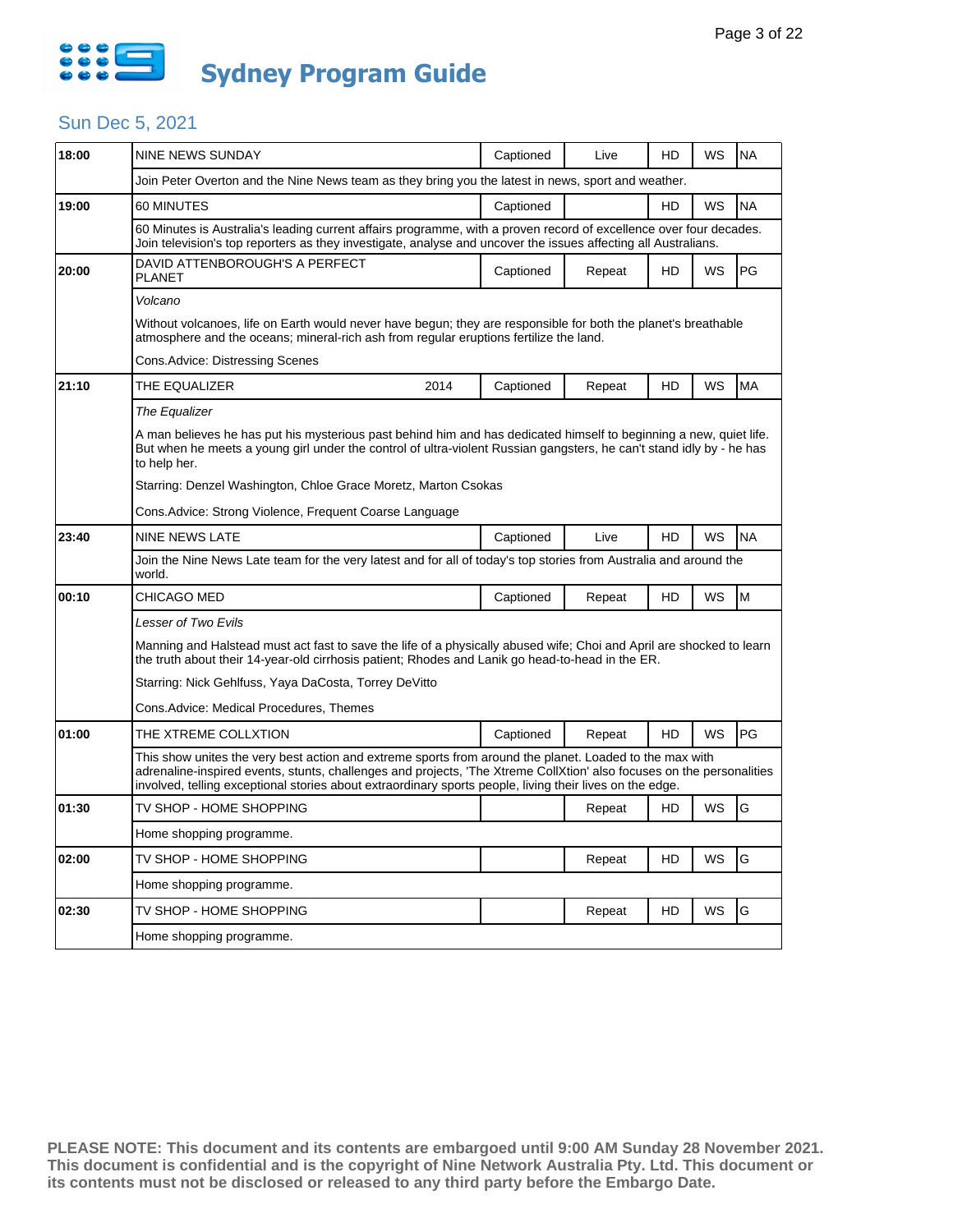

| 03:00 | TV SHOP - HOME SHOPPING                                                                                                                       |           | Repeat | HD | WS | G         |  |  |  |
|-------|-----------------------------------------------------------------------------------------------------------------------------------------------|-----------|--------|----|----|-----------|--|--|--|
|       | Home shopping programme.                                                                                                                      |           |        |    |    |           |  |  |  |
| 03:30 | TV SHOP - HOME SHOPPING                                                                                                                       |           | Repeat | HD | WS | G         |  |  |  |
|       | Home shopping programme.                                                                                                                      |           |        |    |    |           |  |  |  |
| 04:00 | TAKE TWO                                                                                                                                      |           | Repeat | HD | WS | G         |  |  |  |
|       | Home Shopping programme.                                                                                                                      |           |        |    |    |           |  |  |  |
| 04:30 | TAKE TWO                                                                                                                                      |           | Repeat | HD | WS | G         |  |  |  |
|       | Home Shopping programme.                                                                                                                      |           |        |    |    |           |  |  |  |
| 05:00 | NINE NEWS EARLY EDITION                                                                                                                       | Captioned | Live   | HD | WS | <b>NA</b> |  |  |  |
|       | Join the Nine News team first thing for up to date news from Australia and around the world as well as the latest in<br>sport and weather.    |           |        |    |    |           |  |  |  |
| 05:30 | TODAY                                                                                                                                         | Captioned | Live   | HD | WS | <b>NA</b> |  |  |  |
|       | Join the TODAY team as they bring you the latest in news, current affairs, sports, politics, entertainment, fashion,<br>health and lifestyle. |           |        |    |    |           |  |  |  |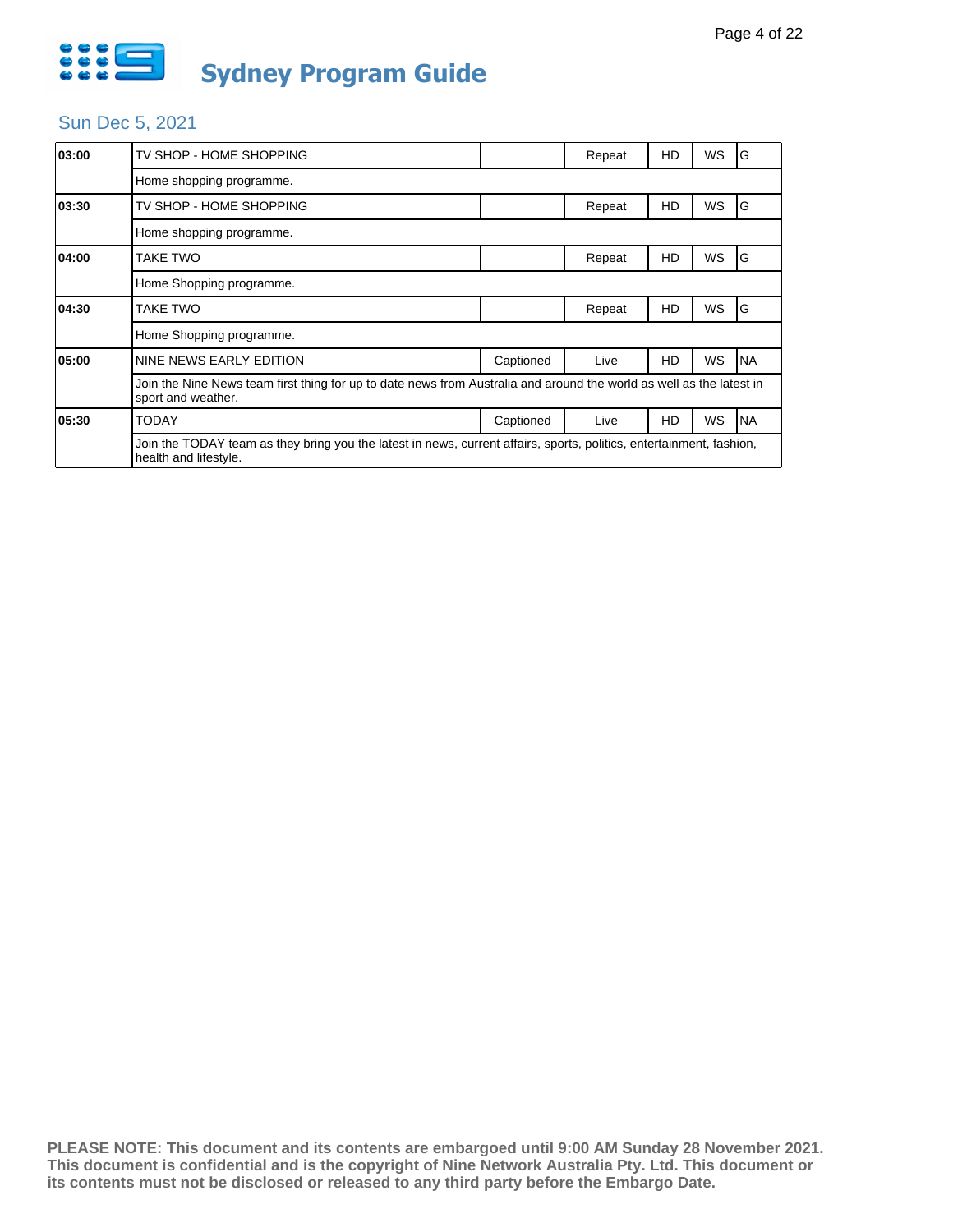

### Mon Dec 6, 2021

| 06:00 | <b>TODAY</b>                                                                                                                                                                                                                                                                            |      | Captioned | Live   | <b>HD</b> | WS        | <b>NA</b> |  |  |
|-------|-----------------------------------------------------------------------------------------------------------------------------------------------------------------------------------------------------------------------------------------------------------------------------------------|------|-----------|--------|-----------|-----------|-----------|--|--|
|       | Join Allison Langdon, Karl Stefanovic and the TODAY team as they bring you the latest in news, current affairs,<br>sports, politics, entertainment, fashion, health and lifestyle.                                                                                                      |      |           |        |           |           |           |  |  |
| 09:00 | TODAY EXTRA                                                                                                                                                                                                                                                                             |      | Captioned | Live   | <b>HD</b> | <b>WS</b> | PG        |  |  |
|       | Join the TODAY EXTRA team for an exciting mix of topical issues, the best celebrity interviews, cooking with<br>Australia's top chefs, LIVE music performances, the latest in fashion and beauty trends.                                                                                |      |           |        |           |           |           |  |  |
| 11:30 | <b>NINE'S MORNING NEWS</b>                                                                                                                                                                                                                                                              |      | Captioned | Live   | <b>HD</b> | WS        | <b>NA</b> |  |  |
|       | Join Nine's Morning News with up to the minute news on local and international news including sport, finance and<br>weather.                                                                                                                                                            |      |           |        |           |           |           |  |  |
| 12:00 | CHRISTMAS IN MISSISSIPPI                                                                                                                                                                                                                                                                | 2017 | Captioned | Repeat | HD.       | WS        | PG        |  |  |
|       | Christmas in Misissippi                                                                                                                                                                                                                                                                 |      |           |        |           |           |           |  |  |
|       | Holly returns to her hometown to help with a light show but has second thoughts when she sees Mike, her high<br>school sweetheart, is organising it. With help from her mother and Mr. Kriss, Holly falls in love with the town, and<br>Mike, all over again.                           |      |           |        |           |           |           |  |  |
|       | Starring: Jana Kramer, Wes Brown, Faith Ford                                                                                                                                                                                                                                            |      |           |        |           |           |           |  |  |
|       | Cons.Advice: Themes                                                                                                                                                                                                                                                                     |      |           |        |           |           |           |  |  |
| 13:45 | <b>EXPLORE</b>                                                                                                                                                                                                                                                                          |      | Captioned | Repeat | HD        | WS        | G         |  |  |
|       | Panoramic Lofoten                                                                                                                                                                                                                                                                       |      |           |        |           |           |           |  |  |
|       | Explore TV takes you around the world to places you'll never forget.                                                                                                                                                                                                                    |      |           |        |           |           |           |  |  |
| 14:00 | <b>POINTLESS</b>                                                                                                                                                                                                                                                                        |      | Captioned |        | HD        | <b>WS</b> | PG        |  |  |
|       | Hosted by Alexander Armstrong with assistance from Richard Osman. In each episode four teams of two<br>contestants attempt to find correct but obscure answers to four rounds of general knowledge questions, with the<br>winning team eligible to compete for the show's cash jackpot. |      |           |        |           |           |           |  |  |
| 15:00 | <b>TIPPING POINT</b>                                                                                                                                                                                                                                                                    |      | Captioned |        | <b>HD</b> | <b>WS</b> | PG        |  |  |
|       | Hosted by Ben Shepherd, four players are pit against a mesmerising machine. There are mystery prizes and a jaw-<br>dropping jackpot up for grabs for any player with the skill and strategy to see off their human rivals and conquer the<br>machine.                                   |      |           |        |           |           |           |  |  |
| 16:00 | NINE'S AFTERNOON NEWS                                                                                                                                                                                                                                                                   |      | Captioned | Live   | HD        | WS        | <b>NA</b> |  |  |
|       | Nine's Afternoon News, live and local from Sydney with the latest news across Australia and around the world<br>including sport, and weather.                                                                                                                                           |      |           |        |           |           |           |  |  |
| 17:00 | MILLIONAIRE HOT SEAT                                                                                                                                                                                                                                                                    |      | Captioned | Repeat | <b>HD</b> | WS        | G         |  |  |
|       | Who will survive the Millionaire Hot Seat? Six contestants go head to head to win the cash. Hosted by Eddie<br>McGuire, Millionaire Hot Seat is a game of strategy, skill and survival.                                                                                                 |      |           |        |           |           |           |  |  |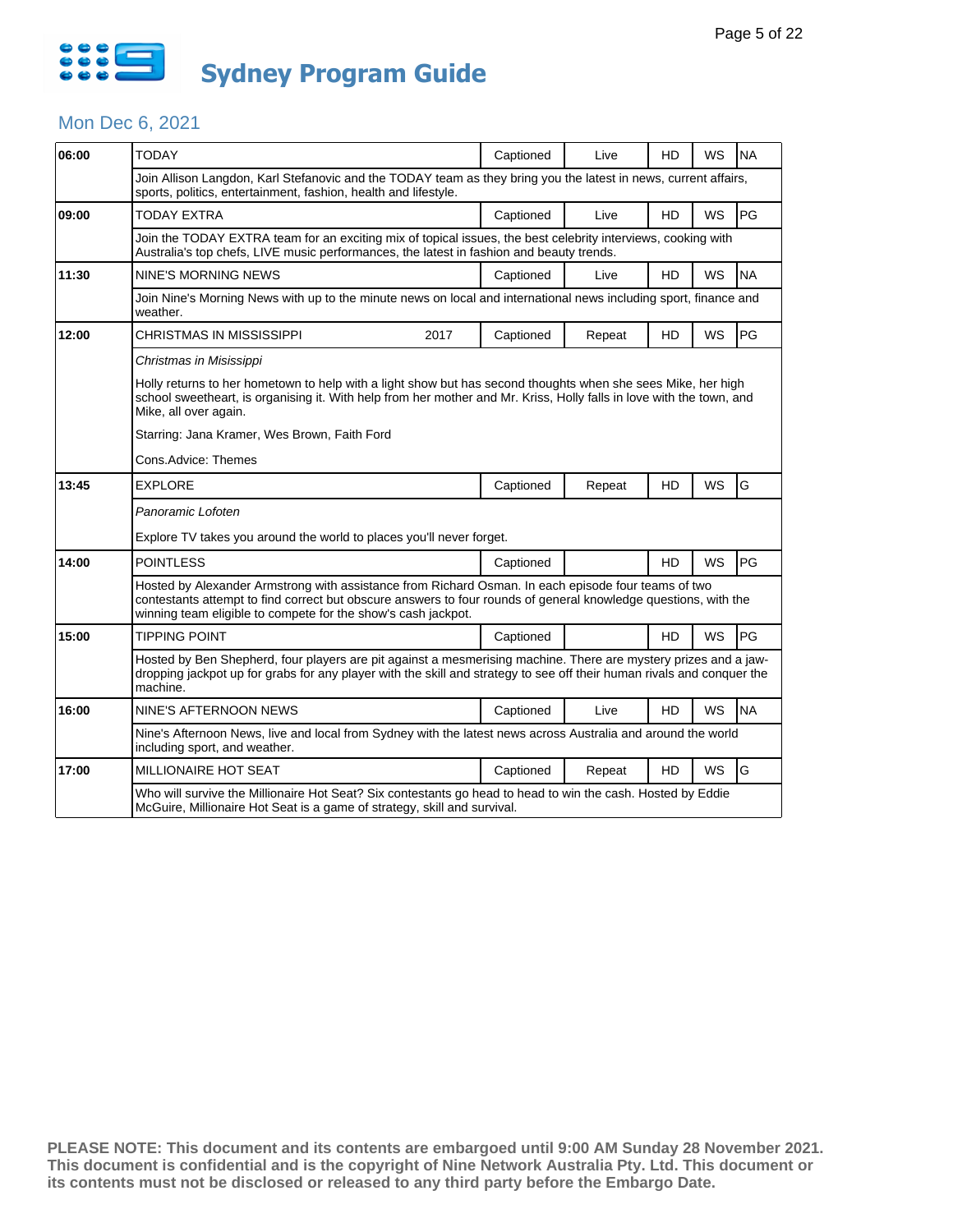

### Mon Dec 6, 2021

| 18:00 | <b>NINE NEWS</b>                                                                                                                                                                                                                                                            | Captioned | Live   | HD        | WS        | <b>NA</b> |  |  |  |
|-------|-----------------------------------------------------------------------------------------------------------------------------------------------------------------------------------------------------------------------------------------------------------------------------|-----------|--------|-----------|-----------|-----------|--|--|--|
|       | Join Nine News for the latest in news and events that affect you in your local city, as well as news from across<br>Australia and the world.                                                                                                                                |           |        |           |           |           |  |  |  |
| 19:00 | A CURRENT AFFAIR                                                                                                                                                                                                                                                            | Captioned | Live   | HD        | WS        | <b>NA</b> |  |  |  |
|       | Hosted by Tracy Grimshaw, A Current Affair covers the realms of politics, crime, human rights, science, technology,<br>celebrities and entertainment - all investigated by a dedicated team.                                                                                |           |        |           |           |           |  |  |  |
| 19:30 | <b>SNACKMASTERS</b>                                                                                                                                                                                                                                                         | Captioned |        | HD        | WS        | PG        |  |  |  |
|       | <b>Choc Mint Drumstick</b>                                                                                                                                                                                                                                                  |           |        |           |           |           |  |  |  |
|       | Which chef is mint to come out on top, and which chef will be choc-full of disappointment?                                                                                                                                                                                  |           |        |           |           |           |  |  |  |
|       | Cons.Advice: Mild Coarse Language                                                                                                                                                                                                                                           |           |        |           |           |           |  |  |  |
| 21:10 | SPICE GIRLS: HOW GIRL POWER<br>CHANGED THE WORLD                                                                                                                                                                                                                            | Captioned |        | <b>HD</b> | WS        | M         |  |  |  |
|       | Featuring archive footage and interviews from the early days of the band and their meteoric rise to fame. The series<br>considers how the Spice Girls influenced a generation of women, and how the band fits into the world of modern<br>feminism and the #MeToo movement. |           |        |           |           |           |  |  |  |
|       | Cons. Advice: Themes, Some Coarse Language                                                                                                                                                                                                                                  |           |        |           |           |           |  |  |  |
| 22:10 | SPICE GIRLS: HOW GIRL POWER<br>CHANGED THE WORLD                                                                                                                                                                                                                            | Captioned |        | HD        | <b>WS</b> | M         |  |  |  |
|       | Featuring archive footage and interviews from the early days of the band and their meteoric rise to fame. The series<br>considers how the Spice Girls influenced a generation of women, and how the band fits into the world of modern<br>feminism and the #MeToo movement. |           |        |           |           |           |  |  |  |
|       | Cons. Advice: Themes, Some Coarse Language                                                                                                                                                                                                                                  |           |        |           |           |           |  |  |  |
| 23:10 | NINE NEWS LATE                                                                                                                                                                                                                                                              | Captioned | Live   | HD        | WS        | <b>NA</b> |  |  |  |
|       | Join the Nine News Late team for the very latest and for all of today's top stories from Australia and around the<br>world.                                                                                                                                                 |           |        |           |           |           |  |  |  |
| 23:40 | CHICAGO MED                                                                                                                                                                                                                                                                 | Captioned | Repeat | HD        | WS        | <b>MA</b> |  |  |  |
|       | The Poison Inside Us                                                                                                                                                                                                                                                        |           |        |           |           |           |  |  |  |
|       | After a deadly chemical spill, the ED goes into lockdown, threatening the lives of several patients and leaving one of<br>Med's own hanging in the balance; Rhodes and Manning must perform lifesaving surgeries.                                                           |           |        |           |           |           |  |  |  |
|       | Starring: Nick Gehlfuss, Yaya DaCosta, Torrey DeVitto                                                                                                                                                                                                                       |           |        |           |           |           |  |  |  |
|       | Cons.Advice: Medical Procedures, Themes                                                                                                                                                                                                                                     |           |        |           |           |           |  |  |  |
| 00:30 | <b>TIPPING POINT</b>                                                                                                                                                                                                                                                        | Captioned | Repeat | HD        | WS        | PG        |  |  |  |
|       | Hosted by Ben Shepherd, four players are pit against a mesmerising machine. There are mystery prizes and a jaw-<br>dropping jackpot up for grabs for any player with the skill and strategy to see off their human rivals and conquer the<br>machine.                       |           |        |           |           |           |  |  |  |
| 01:30 | TV SHOP - HOME SHOPPING                                                                                                                                                                                                                                                     |           | Repeat | HD        | WS        | G         |  |  |  |
|       | Home shopping programme.                                                                                                                                                                                                                                                    |           |        |           |           |           |  |  |  |
| 02:00 | TV SHOP - HOME SHOPPING                                                                                                                                                                                                                                                     |           | Repeat | HD        | WS        | G         |  |  |  |
|       | Home shopping programme.                                                                                                                                                                                                                                                    |           |        |           |           |           |  |  |  |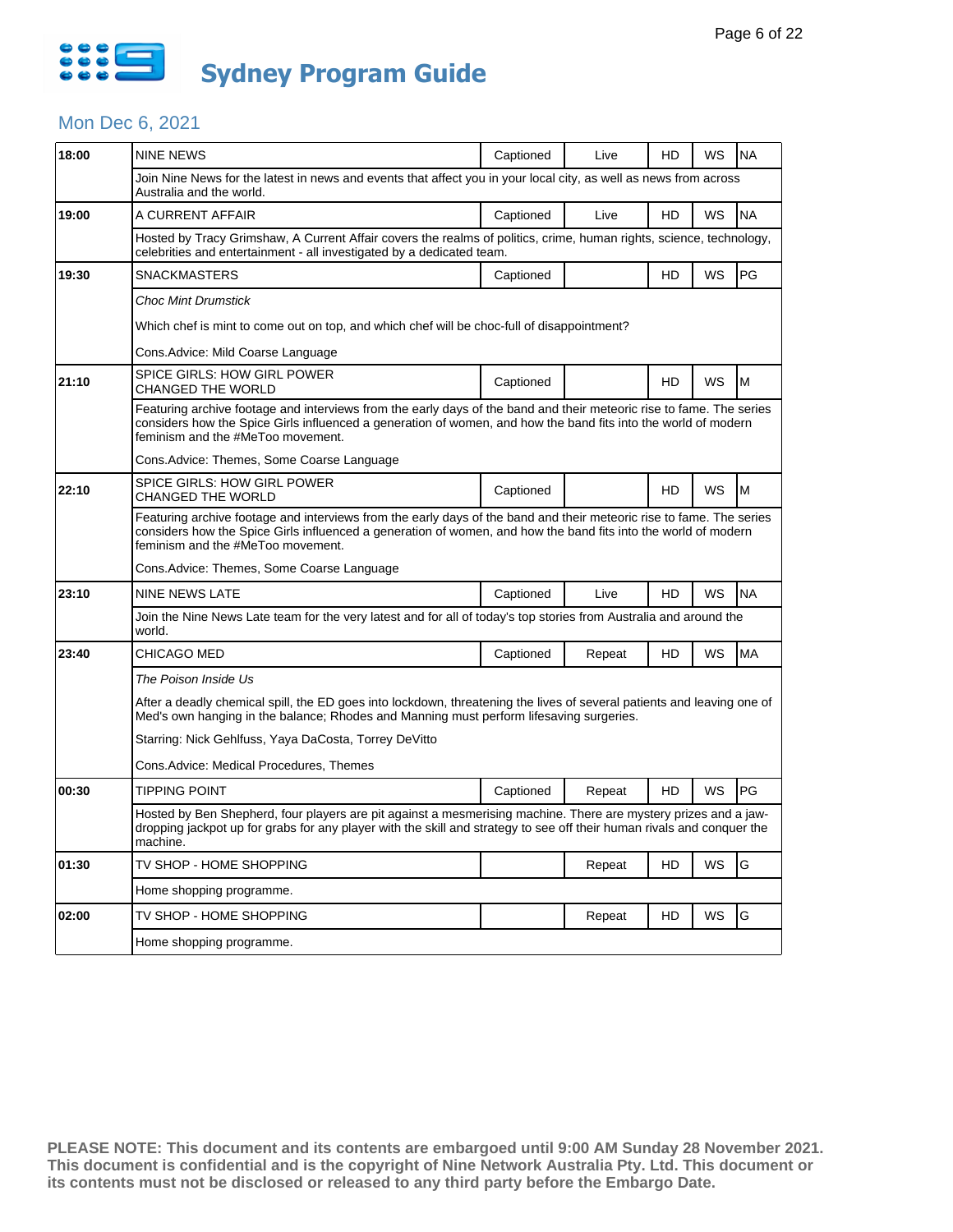

### Mon Dec 6, 2021

| 02:30 | <b>GLOBAL SHOP</b>                                                                                                                            |           | Repeat | HD | WS | G         |  |  |
|-------|-----------------------------------------------------------------------------------------------------------------------------------------------|-----------|--------|----|----|-----------|--|--|
|       | Copper Chef Titan Pan                                                                                                                         |           |        |    |    |           |  |  |
|       | Home shopping programme.                                                                                                                      |           |        |    |    |           |  |  |
| 03:00 | TV SHOP - HOME SHOPPING                                                                                                                       |           | Repeat | HD | WS | G         |  |  |
|       | Home shopping programme.                                                                                                                      |           |        |    |    |           |  |  |
| 03:30 | TV SHOP - HOME SHOPPING                                                                                                                       |           | Repeat | HD | WS | G         |  |  |
|       | Home shopping programme.                                                                                                                      |           |        |    |    |           |  |  |
| 04:00 | <b>TAKE TWO</b>                                                                                                                               |           | Repeat | HD | WS | G         |  |  |
|       | Home Shopping programme.                                                                                                                      |           |        |    |    |           |  |  |
| 04:30 | <b>TAKE TWO</b>                                                                                                                               |           | Repeat | HD | WS | G         |  |  |
|       | Home Shopping programme.                                                                                                                      |           |        |    |    |           |  |  |
| 05:00 | NINE NEWS EARLY EDITION                                                                                                                       | Captioned | Live   | HD | WS | <b>NA</b> |  |  |
|       | Join the Nine News team first thing for up to date news from Australia and around the world as well as the latest in<br>sport and weather.    |           |        |    |    |           |  |  |
| 05:30 | <b>TODAY</b>                                                                                                                                  | Captioned | Live   | HD | WS | <b>NA</b> |  |  |
|       | Join the TODAY team as they bring you the latest in news, current affairs, sports, politics, entertainment, fashion,<br>health and lifestyle. |           |        |    |    |           |  |  |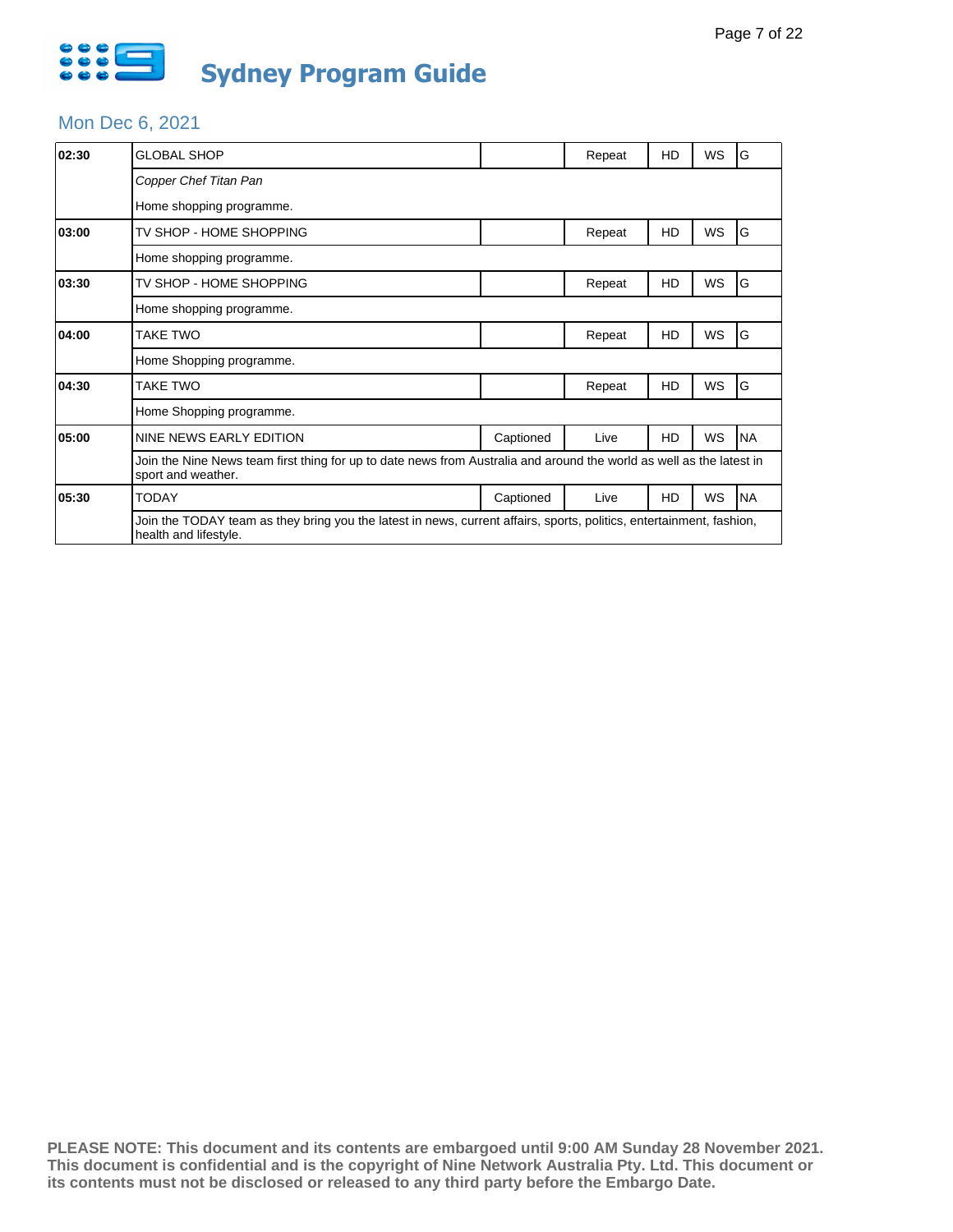

# Tue Dec 7, 2021

| 06:00 | <b>TODAY</b>                                                                                                                                                                                                                                                                                 | Captioned | Live   | HD        | WS        | <b>NA</b> |  |  |  |
|-------|----------------------------------------------------------------------------------------------------------------------------------------------------------------------------------------------------------------------------------------------------------------------------------------------|-----------|--------|-----------|-----------|-----------|--|--|--|
|       | Join Allison Langdon, Karl Stefanovic and the TODAY team as they bring you the latest in news, current affairs,<br>sports, politics, entertainment, fashion, health and lifestyle.                                                                                                           |           |        |           |           |           |  |  |  |
| 09:00 | <b>TODAY EXTRA</b>                                                                                                                                                                                                                                                                           | Captioned | Live   | HD        | <b>WS</b> | PG        |  |  |  |
|       | Join the TODAY EXTRA team for an exciting mix of topical issues, the best celebrity interviews, cooking with<br>Australia's top chefs, LIVE music performances, the latest in fashion and beauty trends.                                                                                     |           |        |           |           |           |  |  |  |
| 11:30 | <b>NINE'S MORNING NEWS</b>                                                                                                                                                                                                                                                                   | Captioned | Live   | HD        | WS        | <b>NA</b> |  |  |  |
|       | Join Nine's Morning News with up to the minute news on local and international news including sport, finance and<br>weather.                                                                                                                                                                 |           |        |           |           |           |  |  |  |
| 12:00 | <b>LONESTAR CHRISTMAS</b><br>2020                                                                                                                                                                                                                                                            | Captioned |        | HD        | WS        | PG        |  |  |  |
|       | Lonestar Christmas                                                                                                                                                                                                                                                                           |           |        |           |           |           |  |  |  |
|       | When a widowed mother takes her daughters to spend Christmas with her estranged dad on his Texas ranch, she<br>unexpectedly falls in love with a local Mexican restaurant owner while learning to forgive her father for the past.                                                           |           |        |           |           |           |  |  |  |
|       | Starring: Stephanie Bennett, Marco Grazzini, Brent Stait                                                                                                                                                                                                                                     |           |        |           |           |           |  |  |  |
|       | Cons.Advice: Themes                                                                                                                                                                                                                                                                          |           |        |           |           |           |  |  |  |
| 13:45 | TALKING HONEY: PRINCESS DIANA                                                                                                                                                                                                                                                                | Captioned | Repeat | HD        | WS        | PG        |  |  |  |
|       | Diana and Her Boys                                                                                                                                                                                                                                                                           |           |        |           |           |           |  |  |  |
|       | A royal mum like no other Diana, Princess of Wales, would have celebrated her 60th birthday on July 1 but tragically<br>her life was cut short in 1997. To honour her legacy, 9Honey's Talking Honey is paying tribute to Diana by looking<br>back at some of the key moments from her life. |           |        |           |           |           |  |  |  |
| 14:00 | <b>POINTLESS</b>                                                                                                                                                                                                                                                                             | Captioned |        | HD        | WS        | PG        |  |  |  |
|       | Hosted by Alexander Armstrong with assistance from Richard Osman. In each episode four teams of two<br>contestants attempt to find correct but obscure answers to four rounds of general knowledge questions, with the<br>winning team eligible to compete for the show's cash jackpot.      |           |        |           |           |           |  |  |  |
| 15:00 | <b>TIPPING POINT</b>                                                                                                                                                                                                                                                                         | Captioned |        | HD        | WS        | PG        |  |  |  |
|       | Hosted by Ben Shepherd, four players are pit against a mesmerising machine. There are mystery prizes and a jaw-<br>dropping jackpot up for grabs for any player with the skill and strategy to see off their human rivals and conquer the<br>machine.                                        |           |        |           |           |           |  |  |  |
| 16:00 | <b>NINE'S AFTERNOON NEWS</b>                                                                                                                                                                                                                                                                 | Captioned | Live   | <b>HD</b> | <b>WS</b> | <b>NA</b> |  |  |  |
|       | Nine's Afternoon News, live and local from Sydney with the latest news across Australia and around the world<br>including sport, and weather.                                                                                                                                                |           |        |           |           |           |  |  |  |
| 17:00 | MILLIONAIRE HOT SEAT                                                                                                                                                                                                                                                                         | Captioned | Repeat | HD        | <b>WS</b> | G         |  |  |  |
|       | Who will survive the Millionaire Hot Seat? Six contestants go head to head to win the cash. Hosted by Eddie<br>McGuire, Millionaire Hot Seat is a game of strategy, skill and survival.                                                                                                      |           |        |           |           |           |  |  |  |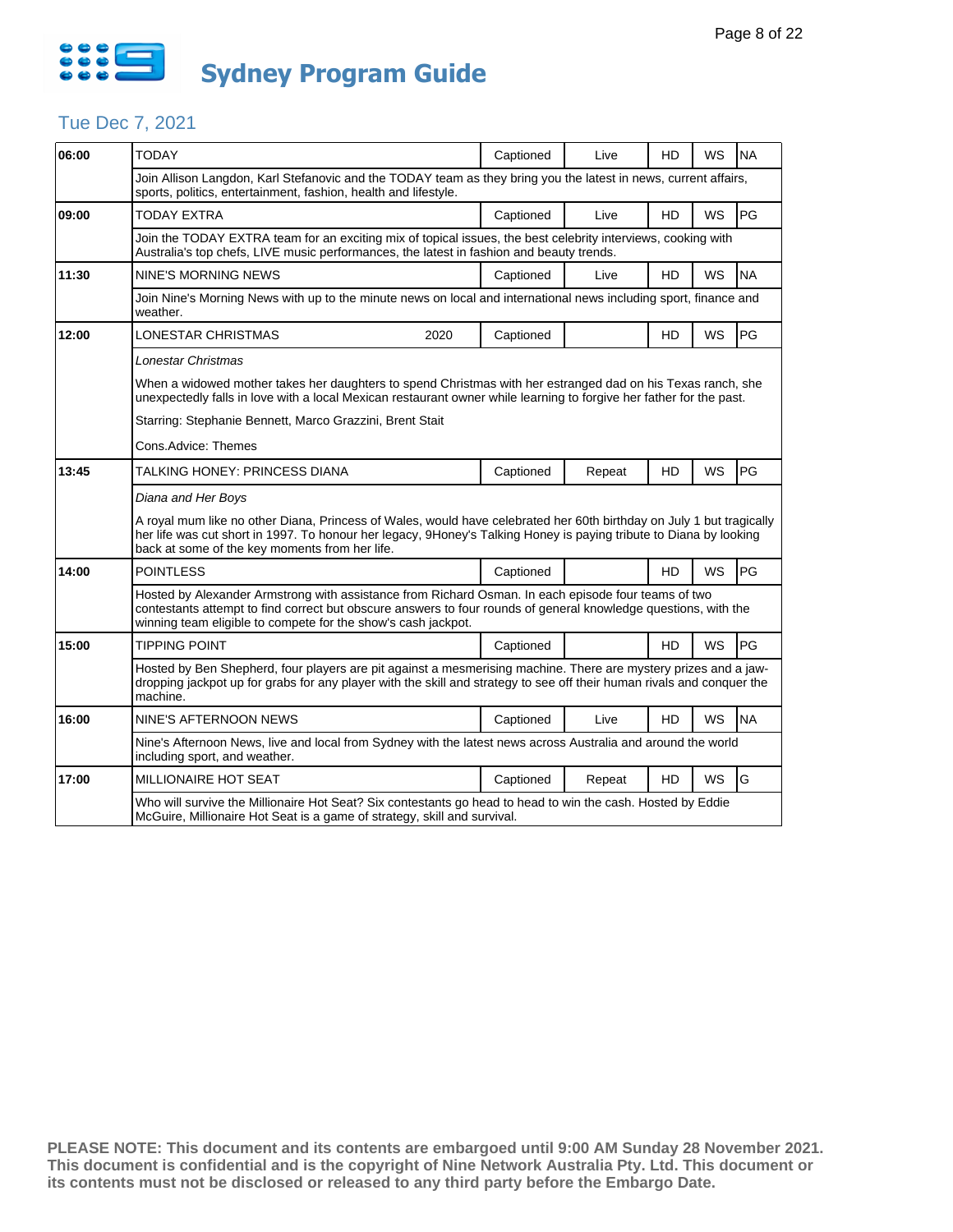

# Tue Dec 7, 2021

| 18:00 | <b>NINE NEWS</b>                                                                                                                                                                                                                                                                                                                                                                                                                                                                                           | Captioned | Live   | HD        | WS        | <b>NA</b> |  |  |  |
|-------|------------------------------------------------------------------------------------------------------------------------------------------------------------------------------------------------------------------------------------------------------------------------------------------------------------------------------------------------------------------------------------------------------------------------------------------------------------------------------------------------------------|-----------|--------|-----------|-----------|-----------|--|--|--|
|       | Join Nine News for the latest in news and events that affect you in your local city, as well as news from across<br>Australia and the world.                                                                                                                                                                                                                                                                                                                                                               |           |        |           |           |           |  |  |  |
| 19:00 | A CURRENT AFFAIR                                                                                                                                                                                                                                                                                                                                                                                                                                                                                           | Captioned | Live   | HD        | WS        | <b>NA</b> |  |  |  |
|       | Hosted by Tracy Grimshaw, A Current Affair covers the realms of politics, crime, human rights, science, technology,<br>celebrities and entertainment - all investigated by a dedicated team.                                                                                                                                                                                                                                                                                                               |           |        |           |           |           |  |  |  |
| 19:30 | <b>SNACKMASTERS</b>                                                                                                                                                                                                                                                                                                                                                                                                                                                                                        | Captioned |        | HD        | WS        | PG        |  |  |  |
|       | <b>Twisties</b>                                                                                                                                                                                                                                                                                                                                                                                                                                                                                            |           |        |           |           |           |  |  |  |
|       | Will one of the chefs nail it and officially become the Snackmaster? Or will the pursuit of the perfect Twistie send<br>them right around the twist?                                                                                                                                                                                                                                                                                                                                                       |           |        |           |           |           |  |  |  |
| 21:10 | TRAVEL GUIDES                                                                                                                                                                                                                                                                                                                                                                                                                                                                                              | Captioned | Repeat | HD        | WS        | PG        |  |  |  |
|       | Byron                                                                                                                                                                                                                                                                                                                                                                                                                                                                                                      |           |        |           |           |           |  |  |  |
|       | This week, our Travel Guides take off on an active wellness holiday in Byron Bay. Will our quides be seduced by the<br>active wellness lifestyle of Byron Bay? Or are they ready for a burger and a rum and coke?                                                                                                                                                                                                                                                                                          |           |        |           |           |           |  |  |  |
|       | Cons.Advice: Some Coarse Language, Drug References                                                                                                                                                                                                                                                                                                                                                                                                                                                         |           |        |           |           |           |  |  |  |
| 22:10 | <b>SPICE GIRLS: HOW GIRL POWER</b><br><b>CHANGED THE WORLD</b>                                                                                                                                                                                                                                                                                                                                                                                                                                             | Captioned |        | <b>HD</b> | WS        | M         |  |  |  |
|       | Featuring archive footage and interviews from the early days of the band and their meteoric rise to fame. The series<br>considers how the Spice Girls influenced a generation of women, and how the band fits into the world of modern<br>feminism and the #MeToo movement.                                                                                                                                                                                                                                |           |        |           |           |           |  |  |  |
|       | Cons.Advice: Themes, Some Coarse Language, Sexual References                                                                                                                                                                                                                                                                                                                                                                                                                                               |           |        |           |           |           |  |  |  |
| 23:10 | <b>NINE NEWS LATE</b>                                                                                                                                                                                                                                                                                                                                                                                                                                                                                      | Captioned | Live   | HD        | WS        | <b>NA</b> |  |  |  |
|       | Join the Nine News Late team for the very latest and for all of today's top stories from Australia and around the<br>world.                                                                                                                                                                                                                                                                                                                                                                                |           |        |           |           |           |  |  |  |
| 23:40 | DAMIAN LEWIS: SPY WARS                                                                                                                                                                                                                                                                                                                                                                                                                                                                                     | Captioned |        | HD        | WS        | M         |  |  |  |
|       | <b>Merchant of Death</b>                                                                                                                                                                                                                                                                                                                                                                                                                                                                                   |           |        |           |           |           |  |  |  |
|       | It was called Operation Relentless, a secret intelligence plot devised by the United States' Drug Enforcement<br>Administration to bring down the most deadly arms dealer in history: the Kremlin-backed Viktor Bout. Host Damian<br>Lewis reveals how a team of undercover operatives pitted their wits against the notorious illegal arms trader, posing<br>as the Revolutionary Armed Forces of Columbia and putting their lives on the line to stop him and his international<br>drug-armament empire. |           |        |           |           |           |  |  |  |
|       | Cons.Advice: Some Violence                                                                                                                                                                                                                                                                                                                                                                                                                                                                                 |           |        |           |           |           |  |  |  |
| 00:35 | <b>TIPPING POINT</b>                                                                                                                                                                                                                                                                                                                                                                                                                                                                                       | Captioned | Repeat | HD        | <b>WS</b> | PG        |  |  |  |
|       | Hosted by Ben Shepherd, four players are pit against a mesmerising machine. There are mystery prizes and a jaw-<br>dropping jackpot up for grabs for any player with the skill and strategy to see off their human rivals and conquer the<br>machine.                                                                                                                                                                                                                                                      |           |        |           |           |           |  |  |  |
| 01:30 | TV SHOP - HOME SHOPPING                                                                                                                                                                                                                                                                                                                                                                                                                                                                                    |           | Repeat | HD        | WS        | G         |  |  |  |
|       | Home shopping programme.                                                                                                                                                                                                                                                                                                                                                                                                                                                                                   |           |        |           |           |           |  |  |  |
| 02:00 | TV SHOP - HOME SHOPPING                                                                                                                                                                                                                                                                                                                                                                                                                                                                                    |           | Repeat | HD        | WS        | G         |  |  |  |
|       | Home shopping programme.                                                                                                                                                                                                                                                                                                                                                                                                                                                                                   |           |        |           |           |           |  |  |  |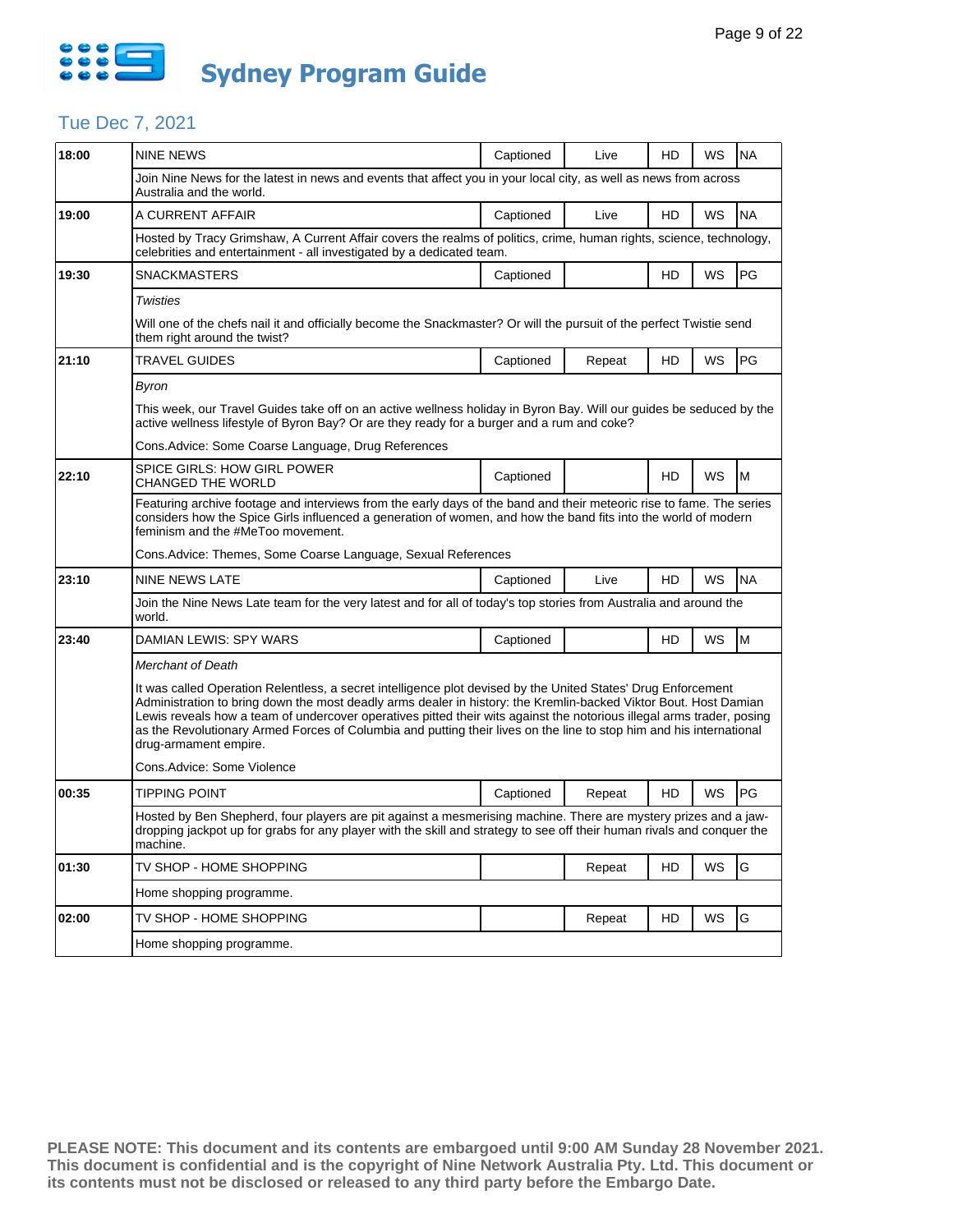

# Tue Dec 7, 2021

| 02:30 | TV SHOP - HOME SHOPPING                                                                                                                       |           | Repeat | HD | WS        | G         |  |  |
|-------|-----------------------------------------------------------------------------------------------------------------------------------------------|-----------|--------|----|-----------|-----------|--|--|
|       | Home shopping programme.                                                                                                                      |           |        |    |           |           |  |  |
| 03:00 | TV SHOP - HOME SHOPPING                                                                                                                       |           | Repeat | HD | WS        | G         |  |  |
|       | Home shopping programme.                                                                                                                      |           |        |    |           |           |  |  |
| 03:30 | TV SHOP - HOME SHOPPING                                                                                                                       |           | Repeat | HD | WS        | G         |  |  |
|       | Home shopping programme.                                                                                                                      |           |        |    |           |           |  |  |
| 04:00 | TAKE TWO                                                                                                                                      |           | Repeat | HD | <b>WS</b> | G         |  |  |
|       | Home Shopping programme.                                                                                                                      |           |        |    |           |           |  |  |
| 04:30 | TAKE TWO                                                                                                                                      |           | Repeat | HD | WS        | G         |  |  |
|       | Home Shopping programme.                                                                                                                      |           |        |    |           |           |  |  |
| 05:00 | NINE NEWS EARLY EDITION                                                                                                                       | Captioned | Live   | HD | WS        | <b>NA</b> |  |  |
|       | Join the Nine News team first thing for up to date news from Australia and around the world as well as the latest in<br>sport and weather.    |           |        |    |           |           |  |  |
| 05:30 | <b>TODAY</b>                                                                                                                                  | Captioned | Live   | HD | <b>WS</b> | <b>NA</b> |  |  |
|       | Join the TODAY team as they bring you the latest in news, current affairs, sports, politics, entertainment, fashion,<br>health and lifestyle. |           |        |    |           |           |  |  |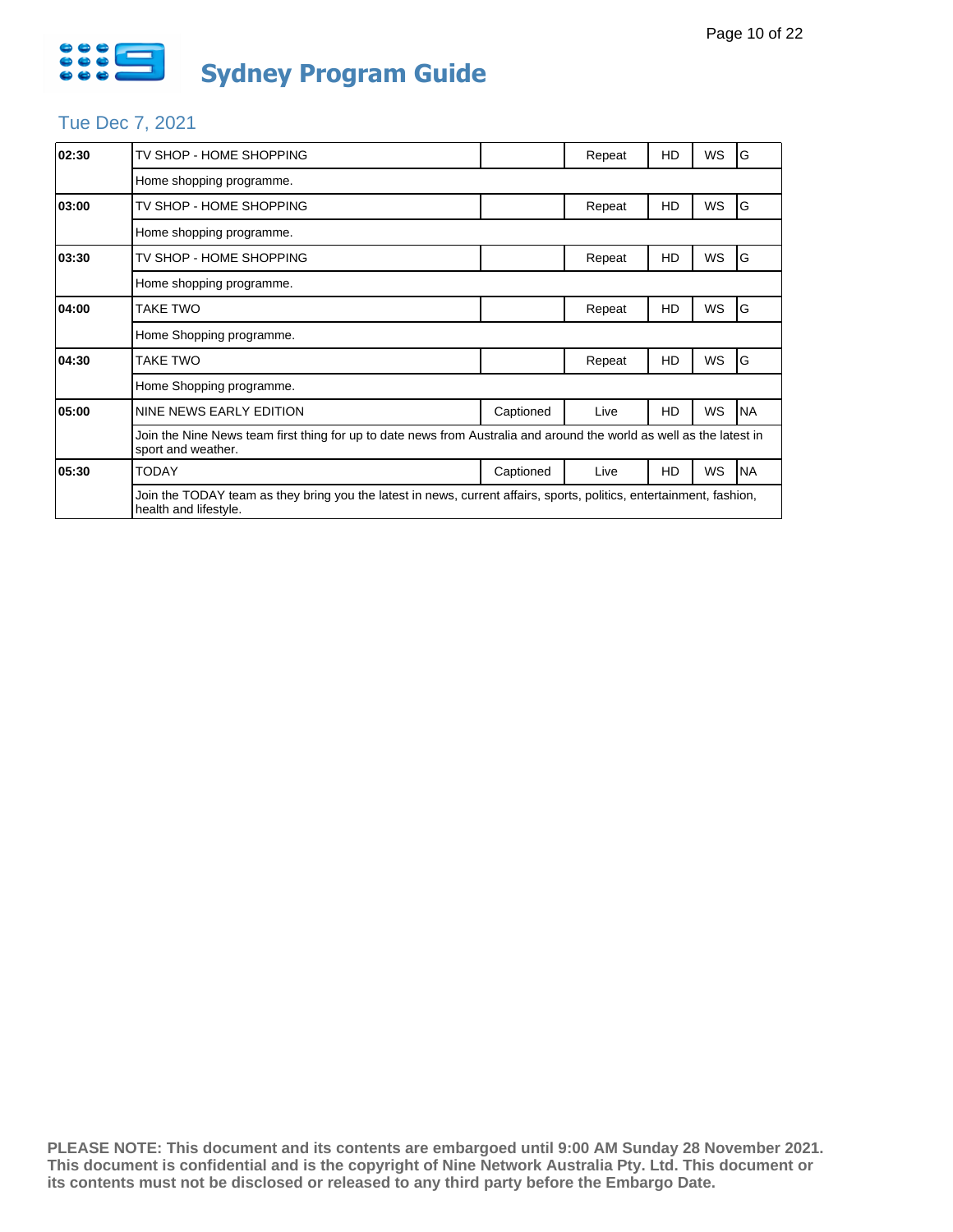

# Wed Dec 8, 2021

| 06:00 | <b>TODAY</b>                                                                                                                                                                                                                                                                            |                                                                                                              | Captioned | Live   | HD        | WS        | <b>NA</b> |  |  |
|-------|-----------------------------------------------------------------------------------------------------------------------------------------------------------------------------------------------------------------------------------------------------------------------------------------|--------------------------------------------------------------------------------------------------------------|-----------|--------|-----------|-----------|-----------|--|--|
|       |                                                                                                                                                                                                                                                                                         |                                                                                                              |           |        |           |           |           |  |  |
|       | Join Allison Langdon, Karl Stefanovic and the TODAY team as they bring you the latest in news, current affairs,<br>sports, politics, entertainment, fashion, health and lifestyle.                                                                                                      |                                                                                                              |           |        |           |           |           |  |  |
| 09:00 | <b>TODAY EXTRA</b>                                                                                                                                                                                                                                                                      |                                                                                                              | Captioned | Live   | <b>HD</b> | WS        | PG        |  |  |
|       | Join the TODAY EXTRA team for an exciting mix of topical issues, the best celebrity interviews, cooking with<br>Australia's top chefs, LIVE music performances, the latest in fashion and beauty trends.                                                                                |                                                                                                              |           |        |           |           |           |  |  |
| 11:30 | NINE'S MORNING NEWS                                                                                                                                                                                                                                                                     |                                                                                                              | Captioned | Live   | HD        | WS        | <b>NA</b> |  |  |
|       | Join Nine's Morning News with up to the minute news on local and international news including sport, finance and<br>weather.                                                                                                                                                            |                                                                                                              |           |        |           |           |           |  |  |
| 12:00 | <b>CHRISTMAS EVER AFTER</b>                                                                                                                                                                                                                                                             | 2020                                                                                                         | Captioned |        | <b>HD</b> | WS        | G         |  |  |
|       | Christmas Ever After                                                                                                                                                                                                                                                                    |                                                                                                              |           |        |           |           |           |  |  |
|       | Sparks fly during Christmastime when a romance novelist meets a handsome man who looks like the leading<br>character in her books.                                                                                                                                                      |                                                                                                              |           |        |           |           |           |  |  |
|       | Starring: Ali Stroker, Daniel di Tomasso, Bill Marchant                                                                                                                                                                                                                                 |                                                                                                              |           |        |           |           |           |  |  |
| 13:45 | <b>EXPLORE</b>                                                                                                                                                                                                                                                                          |                                                                                                              | Captioned | Repeat | HD        | WS        | G         |  |  |
|       | Rothko Sculptureum                                                                                                                                                                                                                                                                      |                                                                                                              |           |        |           |           |           |  |  |
|       | Explore TV takes you around the world to places you'll never forget. Journey with Trevor and friends as they explore<br>New Zealand's top experiences and food destinations                                                                                                             |                                                                                                              |           |        |           |           |           |  |  |
| 14:00 | <b>POINTLESS</b>                                                                                                                                                                                                                                                                        |                                                                                                              | Captioned |        | HD        | <b>WS</b> | PG        |  |  |
|       | Hosted by Alexander Armstrong with assistance from Richard Osman. In each episode four teams of two<br>contestants attempt to find correct but obscure answers to four rounds of general knowledge questions, with the<br>winning team eligible to compete for the show's cash jackpot. |                                                                                                              |           |        |           |           |           |  |  |
| 15:00 | <b>TIPPING POINT</b>                                                                                                                                                                                                                                                                    |                                                                                                              | Captioned |        | <b>HD</b> | <b>WS</b> | PG        |  |  |
|       | Hosted by Ben Shepherd, four players are pit against a mesmerising machine. There are mystery prizes and a jaw-<br>dropping jackpot up for grabs for any player with the skill and strategy to see off their human rivals and conquer the<br>machine.                                   |                                                                                                              |           |        |           |           |           |  |  |
| 16:00 | NINE'S AFTERNOON NEWS                                                                                                                                                                                                                                                                   |                                                                                                              | Captioned | Live   | <b>HD</b> | WS        | <b>NA</b> |  |  |
|       | including sport, and weather.                                                                                                                                                                                                                                                           | Nine's Afternoon News, live and local from Sydney with the latest news across Australia and around the world |           |        |           |           |           |  |  |
| 17:00 | MILLIONAIRE HOT SEAT                                                                                                                                                                                                                                                                    |                                                                                                              | Captioned | Repeat | <b>HD</b> | WS        | G         |  |  |
|       | Who will survive the Millionaire Hot Seat? Six contestants go head to head to win the cash. Hosted by Eddie<br>McGuire, Millionaire Hot Seat is a game of strategy, skill and survival.                                                                                                 |                                                                                                              |           |        |           |           |           |  |  |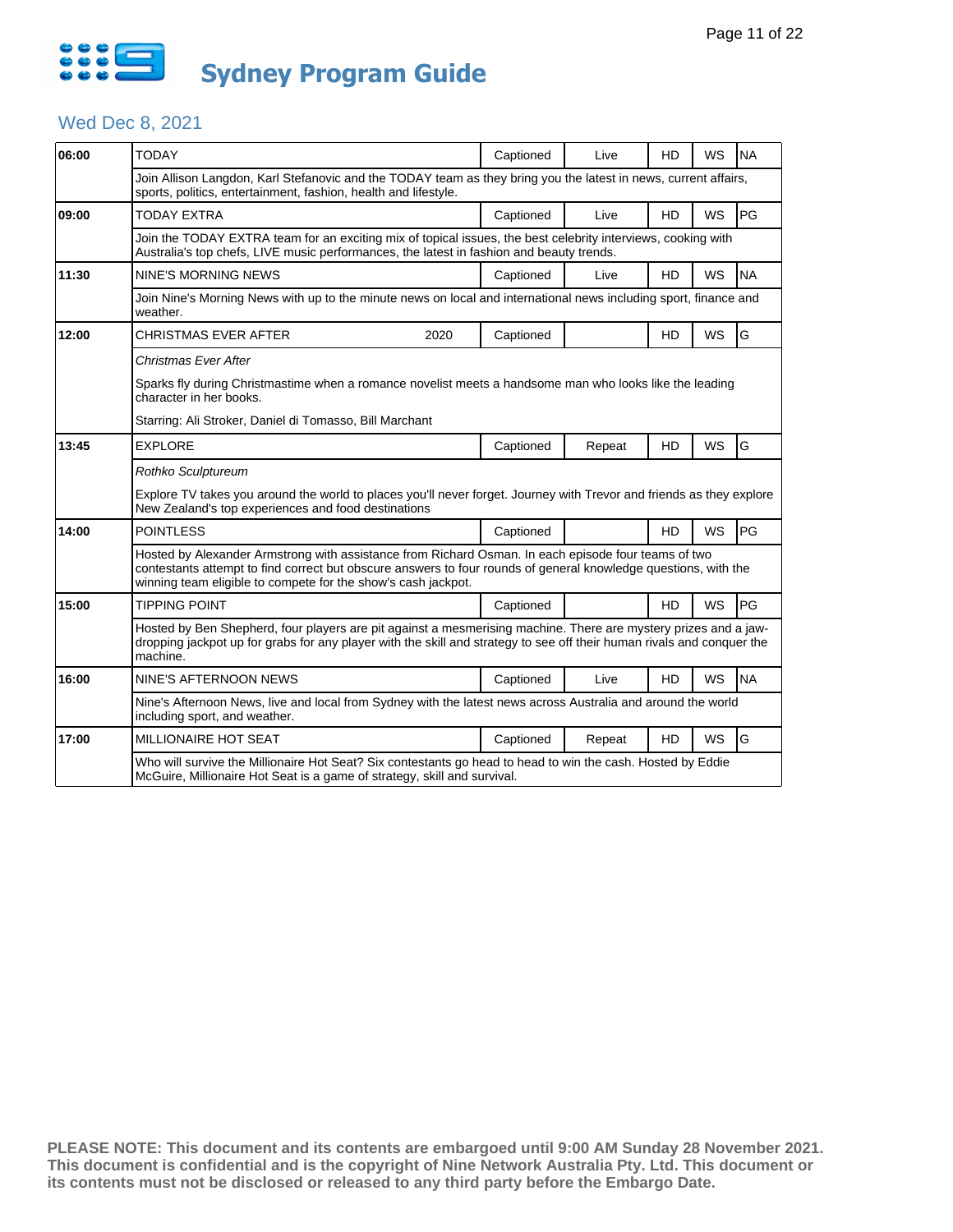

# Wed Dec 8, 2021

| 18:00 | <b>NINE NEWS</b>                                                                                                                                                                                                                                      | Captioned | Live   | HD | WS        | <b>NA</b> |  |  |  |
|-------|-------------------------------------------------------------------------------------------------------------------------------------------------------------------------------------------------------------------------------------------------------|-----------|--------|----|-----------|-----------|--|--|--|
|       | Join Nine News for the latest in news and events that affect you in your local city, as well as news from across<br>Australia and the world.                                                                                                          |           |        |    |           |           |  |  |  |
| 19:00 | A CURRENT AFFAIR                                                                                                                                                                                                                                      | Captioned | Live   | HD | WS        | <b>NA</b> |  |  |  |
|       | Hosted by Tracy Grimshaw, A Current Affair covers the realms of politics, crime, human rights, science, technology,<br>celebrities and entertainment - all investigated by a dedicated team.                                                          |           |        |    |           |           |  |  |  |
| 19:30 | MEGA ZOO                                                                                                                                                                                                                                              | Captioned |        | HD | WS        | PG        |  |  |  |
|       | Two friends go head-to-head to win the heart of a playful platypus. A high-risk procedure to help an elderly horse. A<br>crafty orangutan puts keepers to the test, and is it time to say goodbye to one of the zoo's much-loved giraffes?            |           |        |    |           |           |  |  |  |
|       | Cons.Advice: Distressing Scenes                                                                                                                                                                                                                       |           |        |    |           |           |  |  |  |
| 20:30 | <b>EMERGENCY</b>                                                                                                                                                                                                                                      | Captioned | Repeat | HD | <b>WS</b> | M         |  |  |  |
|       | Dr Fiona has to stop a young man's heart beating, in order to save him. A patient with a gruesome head wound has<br>Dr Sarah on full alert. Nurse Julie helps a smitten young couple who spend most of their first date in emergency.                 |           |        |    |           |           |  |  |  |
|       | Cons. Advice: Gory Scenes, Drug References                                                                                                                                                                                                            |           |        |    |           |           |  |  |  |
| 21:30 | A+E AFTER DARK                                                                                                                                                                                                                                        | Captioned |        | HD | WS        | M         |  |  |  |
|       | A young woman is admitted after sustaining a nasty injury falling off a bar stool in Hull. A man seeks help after<br>blacking out while mopping the floor.                                                                                            |           |        |    |           |           |  |  |  |
|       | Cons. Advice: Medical Procedures, Some Coarse Language                                                                                                                                                                                                |           |        |    |           |           |  |  |  |
| 22:30 | NINE NEWS LATE                                                                                                                                                                                                                                        | Captioned | Live   | HD | WS        | <b>NA</b> |  |  |  |
|       | Join the Nine News Late team for the very latest and for all of today's top stories from Australia and around the<br>world.                                                                                                                           |           |        |    |           |           |  |  |  |
| 23:00 | <b>NEW AMSTERDAM</b>                                                                                                                                                                                                                                  | Captioned | Repeat | HD | WS        | M         |  |  |  |
|       | King of Swords                                                                                                                                                                                                                                        |           |        |    |           |           |  |  |  |
|       | When a history-making blizzard hits New York, Max and his staff must work together to keep the patients safe with<br>few resources, even if it means taking to the streets of the city and braving the storm.                                         |           |        |    |           |           |  |  |  |
|       | Starring: Ryan Eggold, Janet Montgomery, Freema Agyeman                                                                                                                                                                                               |           |        |    |           |           |  |  |  |
|       | Cons.Advice: Medical Procedures, Adult Themes                                                                                                                                                                                                         |           |        |    |           |           |  |  |  |
| 23:50 | THE FIX                                                                                                                                                                                                                                               | Captioned | Repeat | HD | WS        | M         |  |  |  |
|       | Jeopardy!                                                                                                                                                                                                                                             |           |        |    |           |           |  |  |  |
|       | Sevvy offers a reward for anyone with information on Jessica's murder and convinces Ezra to help him follow a lead<br>in Las Vegas; CJ and Riv hatch a plan to lure in Maya's stalker.                                                                |           |        |    |           |           |  |  |  |
|       | Starring: Robin Tunney, Adam Rayner, Merrin Dungey                                                                                                                                                                                                    |           |        |    |           |           |  |  |  |
|       | Cons.Advice: Strong Violence, Adult Themes                                                                                                                                                                                                            |           |        |    |           |           |  |  |  |
| 00:40 | <b>TIPPING POINT</b>                                                                                                                                                                                                                                  | Captioned | Repeat | HD | WS        | PG        |  |  |  |
|       | Hosted by Ben Shepherd, four players are pit against a mesmerising machine. There are mystery prizes and a jaw-<br>dropping jackpot up for grabs for any player with the skill and strategy to see off their human rivals and conquer the<br>machine. |           |        |    |           |           |  |  |  |
| 01:30 | TV SHOP - HOME SHOPPING                                                                                                                                                                                                                               |           | Repeat | HD | WS        | G         |  |  |  |
|       | Home shopping programme.                                                                                                                                                                                                                              |           |        |    |           |           |  |  |  |
|       |                                                                                                                                                                                                                                                       |           |        |    |           |           |  |  |  |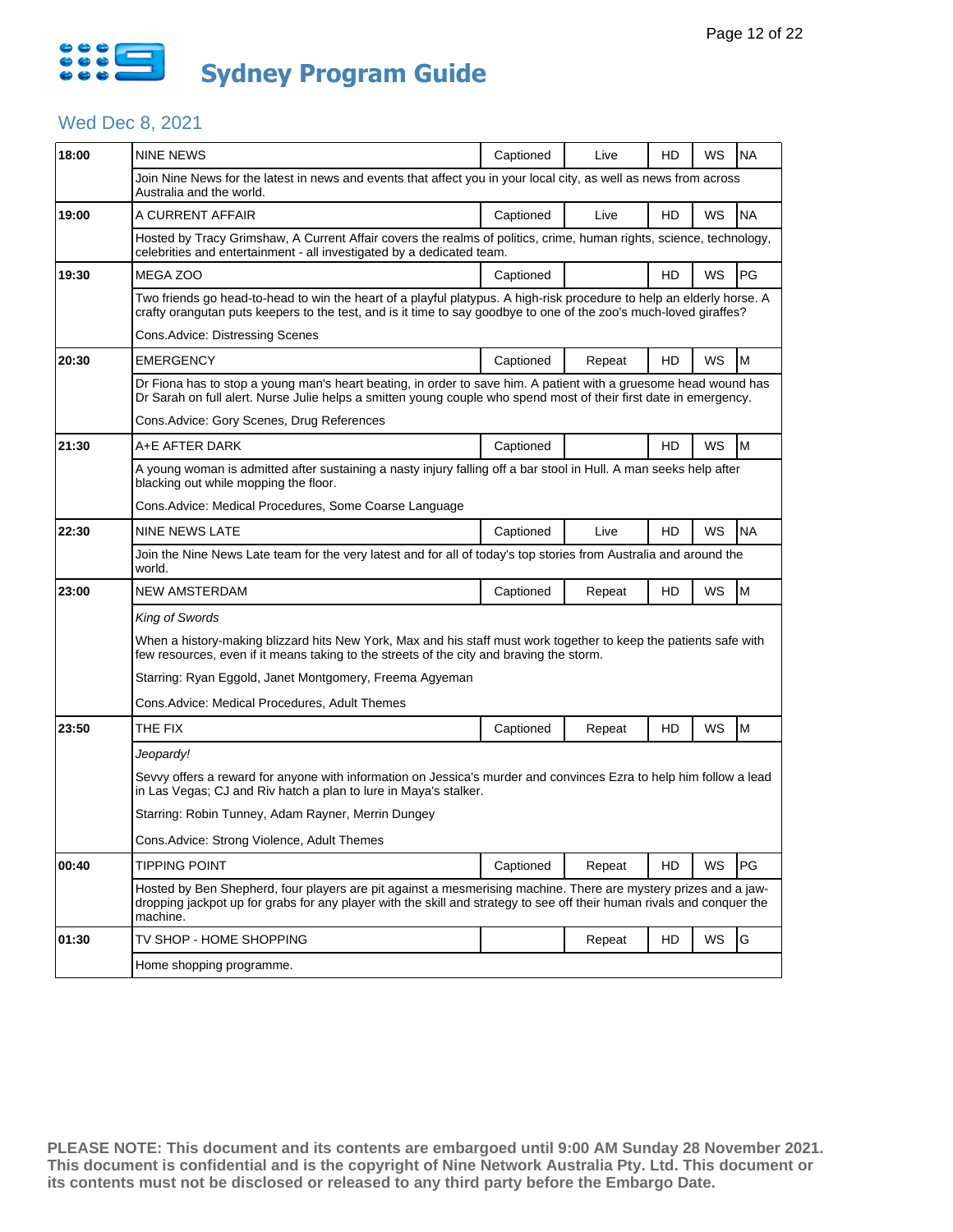

# Wed Dec 8, 2021

| 02:00 | TV SHOP - HOME SHOPPING                                                                                                                       |           | Repeat | HD | WS        | G         |  |  |  |  |
|-------|-----------------------------------------------------------------------------------------------------------------------------------------------|-----------|--------|----|-----------|-----------|--|--|--|--|
|       | Home shopping programme.                                                                                                                      |           |        |    |           |           |  |  |  |  |
| 02:30 | <b>GLOBAL SHOP</b>                                                                                                                            |           | Repeat | HD | WS        | G         |  |  |  |  |
|       | <b>Bissell Crosswave Max</b>                                                                                                                  |           |        |    |           |           |  |  |  |  |
|       | Home shopping programme.                                                                                                                      |           |        |    |           |           |  |  |  |  |
| 03:00 | TV SHOP - HOME SHOPPING                                                                                                                       |           | Repeat | HD | <b>WS</b> | G         |  |  |  |  |
|       | Home shopping programme.                                                                                                                      |           |        |    |           |           |  |  |  |  |
| 03:30 | TV SHOP - HOME SHOPPING                                                                                                                       |           | Repeat | HD | WS        | G         |  |  |  |  |
|       | Home shopping programme.                                                                                                                      |           |        |    |           |           |  |  |  |  |
| 04:00 | TV SHOP - HOME SHOPPING                                                                                                                       |           | Repeat | HD | WS        | G         |  |  |  |  |
|       | Home shopping programme.                                                                                                                      |           |        |    |           |           |  |  |  |  |
| 04:30 | TV SHOP - HOME SHOPPING                                                                                                                       |           | Repeat | HD | WS        | G         |  |  |  |  |
|       | Home shopping programme.                                                                                                                      |           |        |    |           |           |  |  |  |  |
| 05:00 | NINE NEWS EARLY EDITION                                                                                                                       | Captioned | Live   | HD | WS        | <b>NA</b> |  |  |  |  |
|       | Join the Nine News team first thing for up to date news from Australia and around the world as well as the latest in<br>sport and weather.    |           |        |    |           |           |  |  |  |  |
| 05:30 | <b>TODAY</b>                                                                                                                                  | Captioned | Live   | HD | WS        | <b>NA</b> |  |  |  |  |
|       | Join the TODAY team as they bring you the latest in news, current affairs, sports, politics, entertainment, fashion,<br>health and lifestyle. |           |        |    |           |           |  |  |  |  |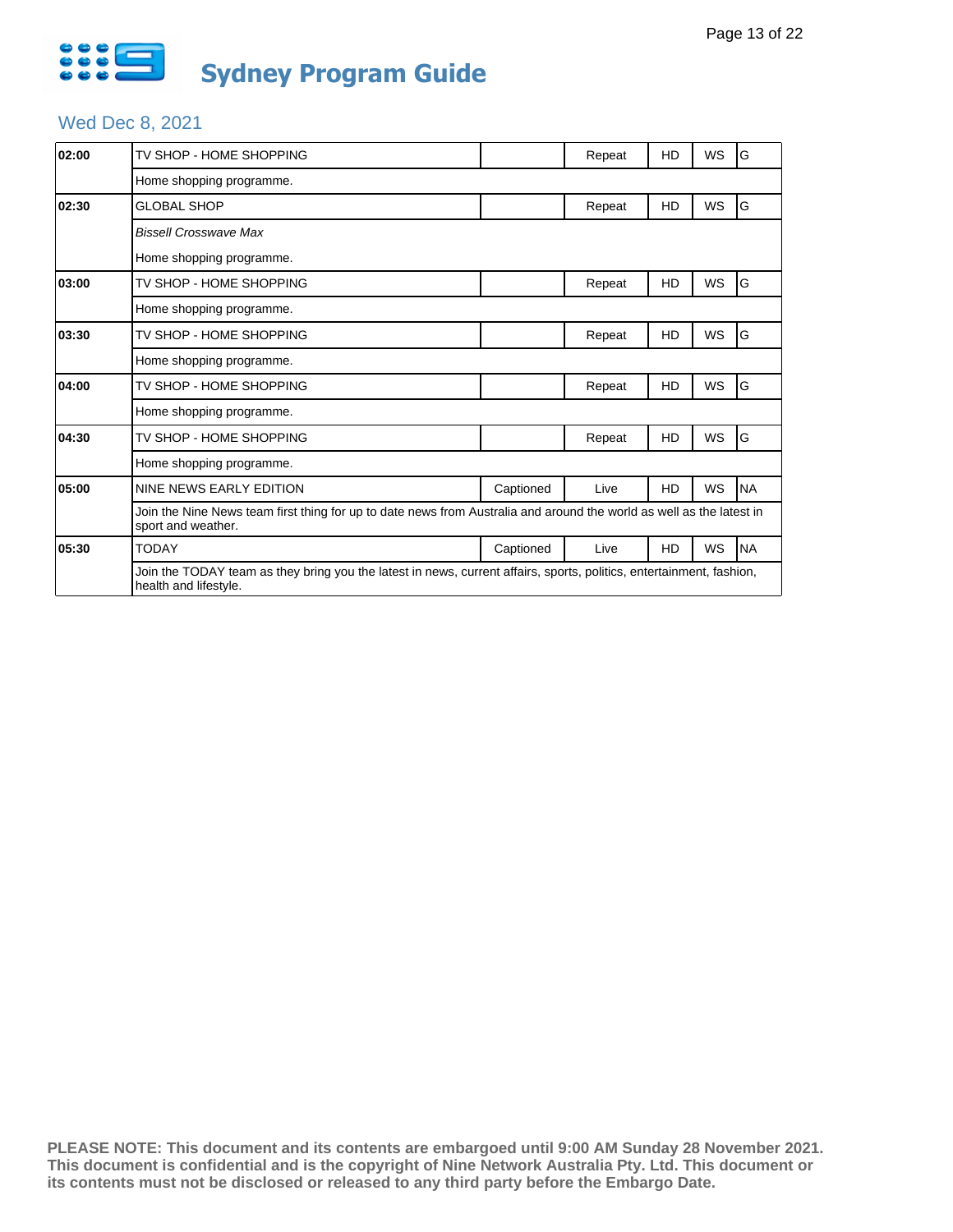

### Thu Dec 9, 2021

| 06:00 | <b>TODAY</b>                                                                                                                                                                                                                                                                                 | Captioned                                                                                                    |  | Live   | HD        | <b>WS</b> | <b>NA</b> |  |  |  |
|-------|----------------------------------------------------------------------------------------------------------------------------------------------------------------------------------------------------------------------------------------------------------------------------------------------|--------------------------------------------------------------------------------------------------------------|--|--------|-----------|-----------|-----------|--|--|--|
|       | Join Allison Langdon, Karl Stefanovic and the TODAY team as they bring you the latest in news, current affairs,<br>sports, politics, entertainment, fashion, health and lifestyle.                                                                                                           |                                                                                                              |  |        |           |           |           |  |  |  |
| 09:00 | <b>TODAY EXTRA</b>                                                                                                                                                                                                                                                                           | Captioned                                                                                                    |  | Live   | HD        | WS        | PG        |  |  |  |
|       | Join the TODAY EXTRA team for an exciting mix of topical issues, the best celebrity interviews, cooking with<br>Australia's top chefs, LIVE music performances, the latest in fashion and beauty trends.                                                                                     |                                                                                                              |  |        |           |           |           |  |  |  |
| 11:30 | <b>NINE'S MORNING NEWS</b>                                                                                                                                                                                                                                                                   | Captioned                                                                                                    |  | Live   | HD        | <b>WS</b> | <b>NA</b> |  |  |  |
|       | Join Nine's Morning News with up to the minute news on local and international news including sport, finance and<br>weather.                                                                                                                                                                 |                                                                                                              |  |        |           |           |           |  |  |  |
| 12:00 | A CHRISTMAS WISH<br>2019                                                                                                                                                                                                                                                                     | Captioned                                                                                                    |  | Repeat | HD        | <b>WS</b> | PG        |  |  |  |
|       | A Christmas Wish                                                                                                                                                                                                                                                                             |                                                                                                              |  |        |           |           |           |  |  |  |
|       | Maddie slips in a wish for her sister Faith to experience true love for the first time. Next day Faith meets seemingly<br>perfect Andrew, but is he really the one for her?                                                                                                                  |                                                                                                              |  |        |           |           |           |  |  |  |
|       | Starring: Hilarie Burton, Tyler Hilton, Megan Park                                                                                                                                                                                                                                           |                                                                                                              |  |        |           |           |           |  |  |  |
|       | Cons.Advice: Themes                                                                                                                                                                                                                                                                          |                                                                                                              |  |        |           |           |           |  |  |  |
| 13:45 | TALKING HONEY: PRINCESS DIANA                                                                                                                                                                                                                                                                | Captioned                                                                                                    |  | Repeat | HD        | WS        | G         |  |  |  |
|       | Diana in Australia                                                                                                                                                                                                                                                                           |                                                                                                              |  |        |           |           |           |  |  |  |
|       | A royal mum like no other Diana, Princess of Wales, would have celebrated her 60th birthday on July 1 but tragically<br>her life was cut short in 1997. To honour her legacy, 9Honey's Talking Honey is paying tribute to Diana by looking<br>back at some of the key moments from her life. |                                                                                                              |  |        |           |           |           |  |  |  |
| 14:00 | <b>POINTLESS</b>                                                                                                                                                                                                                                                                             | Captioned                                                                                                    |  |        | HD        | <b>WS</b> | PG        |  |  |  |
|       | Hosted by Alexander Armstrong with assistance from Richard Osman. In each episode four teams of two<br>contestants attempt to find correct but obscure answers to four rounds of general knowledge questions, with the<br>winning team eligible to compete for the show's cash jackpot.      |                                                                                                              |  |        |           |           |           |  |  |  |
| 15:00 | <b>TIPPING POINT</b>                                                                                                                                                                                                                                                                         | Captioned                                                                                                    |  |        | HD        | <b>WS</b> | PG        |  |  |  |
|       | Hosted by Ben Shepherd, four players are pit against a mesmerising machine. There are mystery prizes and a jaw-<br>dropping jackpot up for grabs for any player with the skill and strategy to see off their human rivals and conquer the<br>machine.                                        |                                                                                                              |  |        |           |           |           |  |  |  |
| 16:00 | NINE'S AFTERNOON NEWS                                                                                                                                                                                                                                                                        | Captioned                                                                                                    |  | Live   | HD        | WS        | <b>NA</b> |  |  |  |
|       | including sport, and weather.                                                                                                                                                                                                                                                                | Nine's Afternoon News, live and local from Sydney with the latest news across Australia and around the world |  |        |           |           |           |  |  |  |
| 17:00 | <b>MILLIONAIRE HOT SEAT</b>                                                                                                                                                                                                                                                                  | Captioned                                                                                                    |  | Repeat | <b>HD</b> | <b>WS</b> | G         |  |  |  |
|       | Who will survive the Millionaire Hot Seat? Six contestants go head to head to win the cash. Hosted by Eddie<br>McGuire, Millionaire Hot Seat is a game of strategy, skill and survival.                                                                                                      |                                                                                                              |  |        |           |           |           |  |  |  |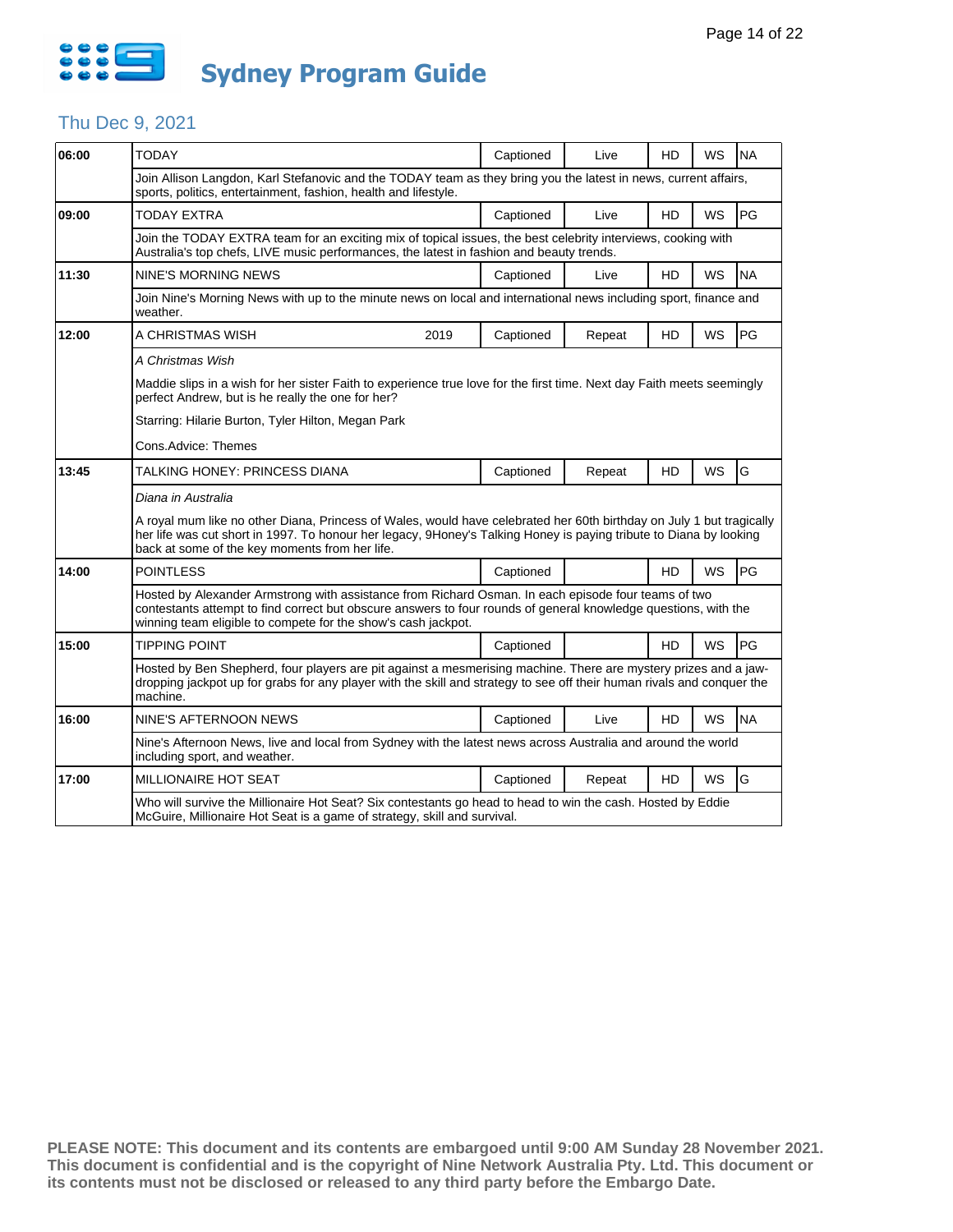

## Thu Dec 9, 2021

| 18:00 | <b>NINE NEWS</b>                                                                                                                                                                                                                                                                                                                                                     | Captioned | Live   | HD | WS | <b>NA</b> |  |  |  |  |  |
|-------|----------------------------------------------------------------------------------------------------------------------------------------------------------------------------------------------------------------------------------------------------------------------------------------------------------------------------------------------------------------------|-----------|--------|----|----|-----------|--|--|--|--|--|
|       | Join Nine News for the latest in news and events that affect you in your local city, as well as news from across<br>Australia and the world.                                                                                                                                                                                                                         |           |        |    |    |           |  |  |  |  |  |
| 19:00 | A CURRENT AFFAIR                                                                                                                                                                                                                                                                                                                                                     | Captioned | Live   | HD | WS | <b>NA</b> |  |  |  |  |  |
|       | Hosted by Tracy Grimshaw, A Current Affair covers the realms of politics, crime, human rights, science, technology,<br>celebrities and entertainment - all investigated by a dedicated team.                                                                                                                                                                         |           |        |    |    |           |  |  |  |  |  |
| 19:30 | <b>GREAT GETAWAYS</b>                                                                                                                                                                                                                                                                                                                                                | Captioned |        | HD | WS | PG        |  |  |  |  |  |
|       | This week on Great Getaways we are off to Europe. We'll show you the beautiful scenery of Portugal, taste the<br>amazing food and wine of France and enjoy the passion of Spain.                                                                                                                                                                                     |           |        |    |    |           |  |  |  |  |  |
| 20:30 | <b>PARAMEDICS</b>                                                                                                                                                                                                                                                                                                                                                    | Captioned | Repeat | HD | WS | M         |  |  |  |  |  |
|       | Cam worries his patient might give birth to twins in the back of the ambulance while Mike and Eamon's patient has a<br>scare at early stages of her pregnancy. A puzzling case for Nat and Leonard and big dreams for a budding little<br>paramedic.                                                                                                                 |           |        |    |    |           |  |  |  |  |  |
|       | Cons. Advice: Distressing Scenes                                                                                                                                                                                                                                                                                                                                     |           |        |    |    |           |  |  |  |  |  |
| 21:30 | INSIDE THE MIND OF FREDDIE MERCURY                                                                                                                                                                                                                                                                                                                                   | Captioned |        | HD | WS | M         |  |  |  |  |  |
|       | Inside the Mind of Freddie Mercury                                                                                                                                                                                                                                                                                                                                   |           |        |    |    |           |  |  |  |  |  |
|       | Theatrical yet shy, excessive yet humble, exalted yet doomed - there has never been a frontman like Freddie<br>Mercury; his hedonistic lifestyle captivated the press whilst his creative genius saw him top the charts with hit record<br>after hit record. But hiding behind his carefully crafted public persona was a tumultuous inner life that few got to see. |           |        |    |    |           |  |  |  |  |  |
|       | Cons.Advice: Themes                                                                                                                                                                                                                                                                                                                                                  |           |        |    |    |           |  |  |  |  |  |
| 22:30 | NINE NEWS LATE                                                                                                                                                                                                                                                                                                                                                       | Captioned | Live   | HD | WS | <b>NA</b> |  |  |  |  |  |
|       | Join the Nine News Late team for the very latest and for all of today's top stories from Australia and around the<br>world.                                                                                                                                                                                                                                          |           |        |    |    |           |  |  |  |  |  |
| 23:00 | <b>NEW AMSTERDAM</b>                                                                                                                                                                                                                                                                                                                                                 | Captioned | Repeat | HD | WS | M         |  |  |  |  |  |
|       | Sanctuary                                                                                                                                                                                                                                                                                                                                                            |           |        |    |    |           |  |  |  |  |  |
|       | As the doctors continue to weather the storm without power, Max relies on an unlikely source to get the lights back<br>on; Reynolds must get creative as he continues to work to save Hugh with very few resources.                                                                                                                                                  |           |        |    |    |           |  |  |  |  |  |
|       | Starring: Ryan Eggold, Janet Montgomery, Freema Agyeman                                                                                                                                                                                                                                                                                                              |           |        |    |    |           |  |  |  |  |  |
|       | Cons.Advice: Medical Procedures, Adult Themes                                                                                                                                                                                                                                                                                                                        |           |        |    |    |           |  |  |  |  |  |
| 23:50 | <b>PRISON</b>                                                                                                                                                                                                                                                                                                                                                        | Captioned | Repeat | HD | WS | <b>MA</b> |  |  |  |  |  |
|       | Mental Health                                                                                                                                                                                                                                                                                                                                                        |           |        |    |    |           |  |  |  |  |  |
|       | For the first time in more than five years, cameras have been allowed behind bars to make a documentary series in<br>a UK prison. Prison tells the human story on both sides of the door: staff and prisoners, and the real issues facing<br>them all.                                                                                                               |           |        |    |    |           |  |  |  |  |  |
|       | Cons. Advice: Frequent Very Coarse Language, Drug Use, Strong Adult Themes                                                                                                                                                                                                                                                                                           |           |        |    |    |           |  |  |  |  |  |
| 00:40 | <b>TIPPING POINT</b>                                                                                                                                                                                                                                                                                                                                                 | Captioned | Repeat | HD | WS | PG        |  |  |  |  |  |
|       | Hosted by Ben Shepherd, four players are pit against a mesmerising machine. There are mystery prizes and a jaw-<br>dropping jackpot up for grabs for any player with the skill and strategy to see off their human rivals and conquer the<br>machine.                                                                                                                |           |        |    |    |           |  |  |  |  |  |
| 01:30 | TV SHOP - HOME SHOPPING                                                                                                                                                                                                                                                                                                                                              |           | Repeat | HD | WS | G         |  |  |  |  |  |
|       | Home shopping programme.                                                                                                                                                                                                                                                                                                                                             |           |        |    |    |           |  |  |  |  |  |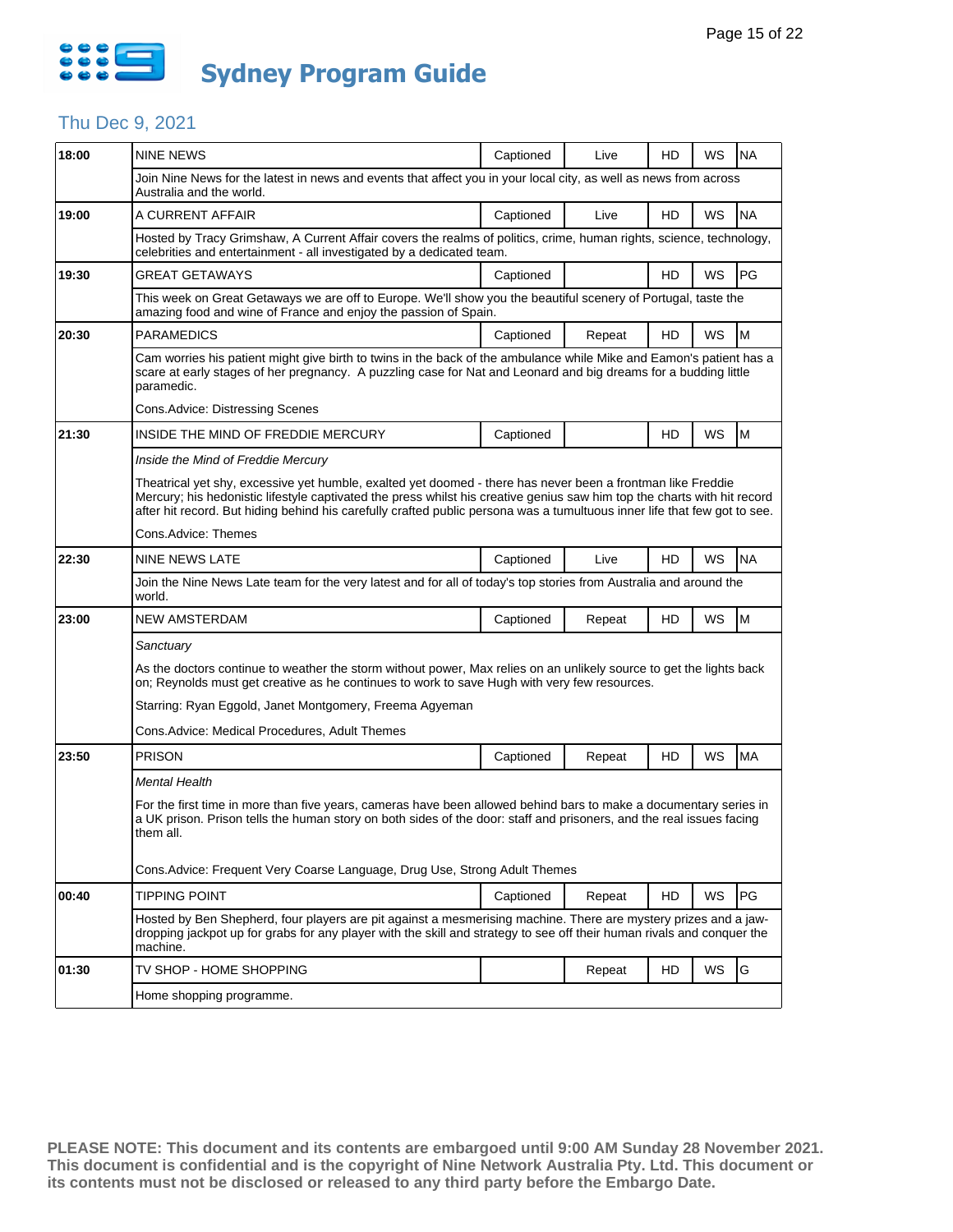

# Thu Dec 9, 2021

| 02:00 | TV SHOP - HOME SHOPPING                                                                                                                       |           | Repeat | HD | WS        | ١G        |  |  |  |  |
|-------|-----------------------------------------------------------------------------------------------------------------------------------------------|-----------|--------|----|-----------|-----------|--|--|--|--|
|       | Home shopping programme.                                                                                                                      |           |        |    |           |           |  |  |  |  |
| 02:30 | <b>GLOBAL SHOP</b>                                                                                                                            |           | Repeat | HD | WS        | G         |  |  |  |  |
|       | Copper Chef Titan Pan                                                                                                                         |           |        |    |           |           |  |  |  |  |
|       | Home shopping programme.                                                                                                                      |           |        |    |           |           |  |  |  |  |
| 03:00 | TV SHOP - HOME SHOPPING                                                                                                                       |           | Repeat | HD | <b>WS</b> | G         |  |  |  |  |
|       | Home shopping programme.                                                                                                                      |           |        |    |           |           |  |  |  |  |
| 03:30 | TV SHOP - HOME SHOPPING                                                                                                                       |           | Repeat | HD | WS        | G         |  |  |  |  |
|       | Home shopping programme.                                                                                                                      |           |        |    |           |           |  |  |  |  |
| 04:00 | TV SHOP - HOME SHOPPING                                                                                                                       |           | Repeat | HD | WS        | G         |  |  |  |  |
|       | Home shopping programme.                                                                                                                      |           |        |    |           |           |  |  |  |  |
| 04:30 | TV SHOP - HOME SHOPPING                                                                                                                       |           | Repeat | HD | WS        | G         |  |  |  |  |
|       | Home shopping programme.                                                                                                                      |           |        |    |           |           |  |  |  |  |
| 05:00 | NINE NEWS EARLY EDITION                                                                                                                       | Captioned | Live   | HD | WS        | <b>NA</b> |  |  |  |  |
|       | Join the Nine News team first thing for up to date news from Australia and around the world as well as the latest in<br>sport and weather.    |           |        |    |           |           |  |  |  |  |
| 05:30 | <b>TODAY</b>                                                                                                                                  | Captioned | Live   | HD | WS        | <b>NA</b> |  |  |  |  |
|       | Join the TODAY team as they bring you the latest in news, current affairs, sports, politics, entertainment, fashion,<br>health and lifestyle. |           |        |    |           |           |  |  |  |  |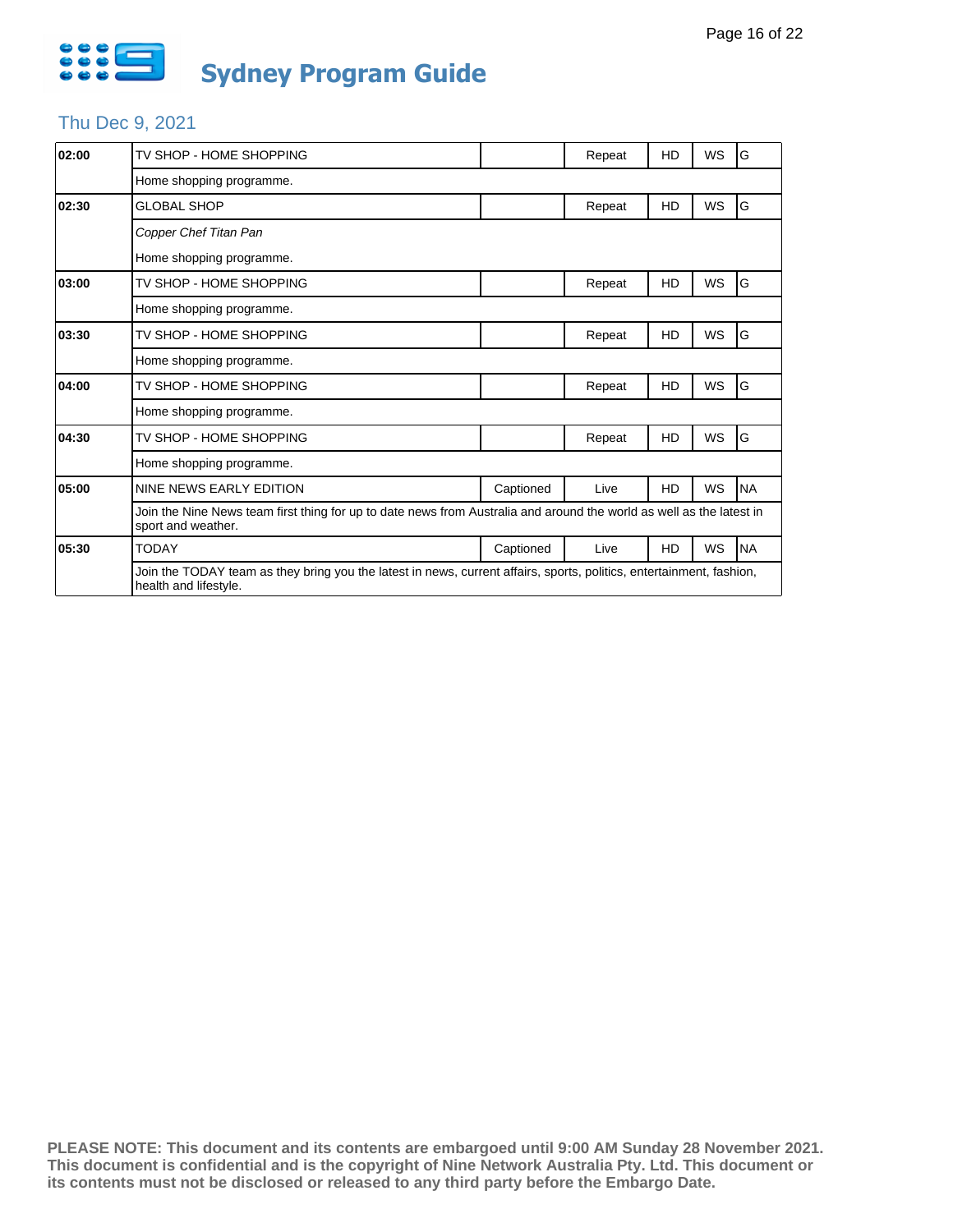

#### Fri Dec 10, 2021

| 06:00 | <b>TODAY</b>                                                                                                                                                                                                                                                                            | Captioned | Live   | HD        | <b>WS</b> | <b>NA</b> |  |  |  |  |
|-------|-----------------------------------------------------------------------------------------------------------------------------------------------------------------------------------------------------------------------------------------------------------------------------------------|-----------|--------|-----------|-----------|-----------|--|--|--|--|
|       | Join Allison Langdon, Karl Stefanovic and the TODAY team as they bring you the latest in news, current affairs,<br>sports, politics, entertainment, fashion, health and lifestyle.                                                                                                      |           |        |           |           |           |  |  |  |  |
| 09:00 | TODAY EXTRA                                                                                                                                                                                                                                                                             | Captioned | Live   | HD        | <b>WS</b> | PG        |  |  |  |  |
|       | Join the TODAY EXTRA team for an exciting mix of topical issues, the best celebrity interviews, cooking with<br>Australia's top chefs, LIVE music performances, the latest in fashion and beauty trends.                                                                                |           |        |           |           |           |  |  |  |  |
| 11:30 | NINE'S MORNING NEWS                                                                                                                                                                                                                                                                     | Captioned | Live   | HD        | WS        | <b>NA</b> |  |  |  |  |
|       | Join Nine's Morning News with up to the minute news on local and international news including sport, finance and<br>weather.                                                                                                                                                            |           |        |           |           |           |  |  |  |  |
| 12:00 | A CHRISTMAS IN TENNESSEE<br>2018                                                                                                                                                                                                                                                        | Captioned | Repeat | HD        | WS        | PG        |  |  |  |  |
|       | A Christmas in Tennessee                                                                                                                                                                                                                                                                |           |        |           |           |           |  |  |  |  |
|       | A mother and daughter who own a bakery try to stop a charming real estate developer from turning their small town<br>into a ski resort.                                                                                                                                                 |           |        |           |           |           |  |  |  |  |
|       | Starring: Rachel Boston, Andrew W. Walker, Patricia Richardson                                                                                                                                                                                                                          |           |        |           |           |           |  |  |  |  |
|       | Cons.Advice: Themes                                                                                                                                                                                                                                                                     |           |        |           |           |           |  |  |  |  |
| 13:45 | GARDEN GURUS MOMENTS                                                                                                                                                                                                                                                                    | Captioned | Repeat | HD        | <b>WS</b> | G         |  |  |  |  |
|       | Jarrahdale Primary School                                                                                                                                                                                                                                                               |           |        |           |           |           |  |  |  |  |
|       | The Garden Gurus team give you tips and tricks for gardening success, every season of year. From feeding your<br>lawn, to indoor plants and everything in between, Trev and the team have you covered.                                                                                  |           |        |           |           |           |  |  |  |  |
| 14:00 | <b>POINTLESS</b>                                                                                                                                                                                                                                                                        | Captioned |        | <b>HD</b> | <b>WS</b> | PG        |  |  |  |  |
|       | Hosted by Alexander Armstrong with assistance from Richard Osman. In each episode four teams of two<br>contestants attempt to find correct but obscure answers to four rounds of general knowledge questions, with the<br>winning team eligible to compete for the show's cash jackpot. |           |        |           |           |           |  |  |  |  |
| 15:00 | <b>TIPPING POINT</b>                                                                                                                                                                                                                                                                    | Captioned |        | HD        | <b>WS</b> | PG        |  |  |  |  |
|       | Hosted by Ben Shepherd, four players are pit against a mesmerising machine. There are mystery prizes and a jaw-<br>dropping jackpot up for grabs for any player with the skill and strategy to see off their human rivals and conquer the<br>machine.                                   |           |        |           |           |           |  |  |  |  |
| 16:00 | NINE'S AFTERNOON NEWS                                                                                                                                                                                                                                                                   | Captioned | Live   | <b>HD</b> | <b>WS</b> | <b>NA</b> |  |  |  |  |
|       | Nine's Afternoon News, live and local from Sydney with the latest news across Australia and around the world<br>including sport, and weather.                                                                                                                                           |           |        |           |           |           |  |  |  |  |
| 17:00 | MILLIONAIRE HOT SEAT                                                                                                                                                                                                                                                                    | Captioned | Repeat | HD        | <b>WS</b> | G         |  |  |  |  |
|       | Who will survive the Millionaire Hot Seat? Six contestants go head to head to win the cash. Hosted by Eddie<br>McGuire, Millionaire Hot Seat is a game of strategy, skill and survival.                                                                                                 |           |        |           |           |           |  |  |  |  |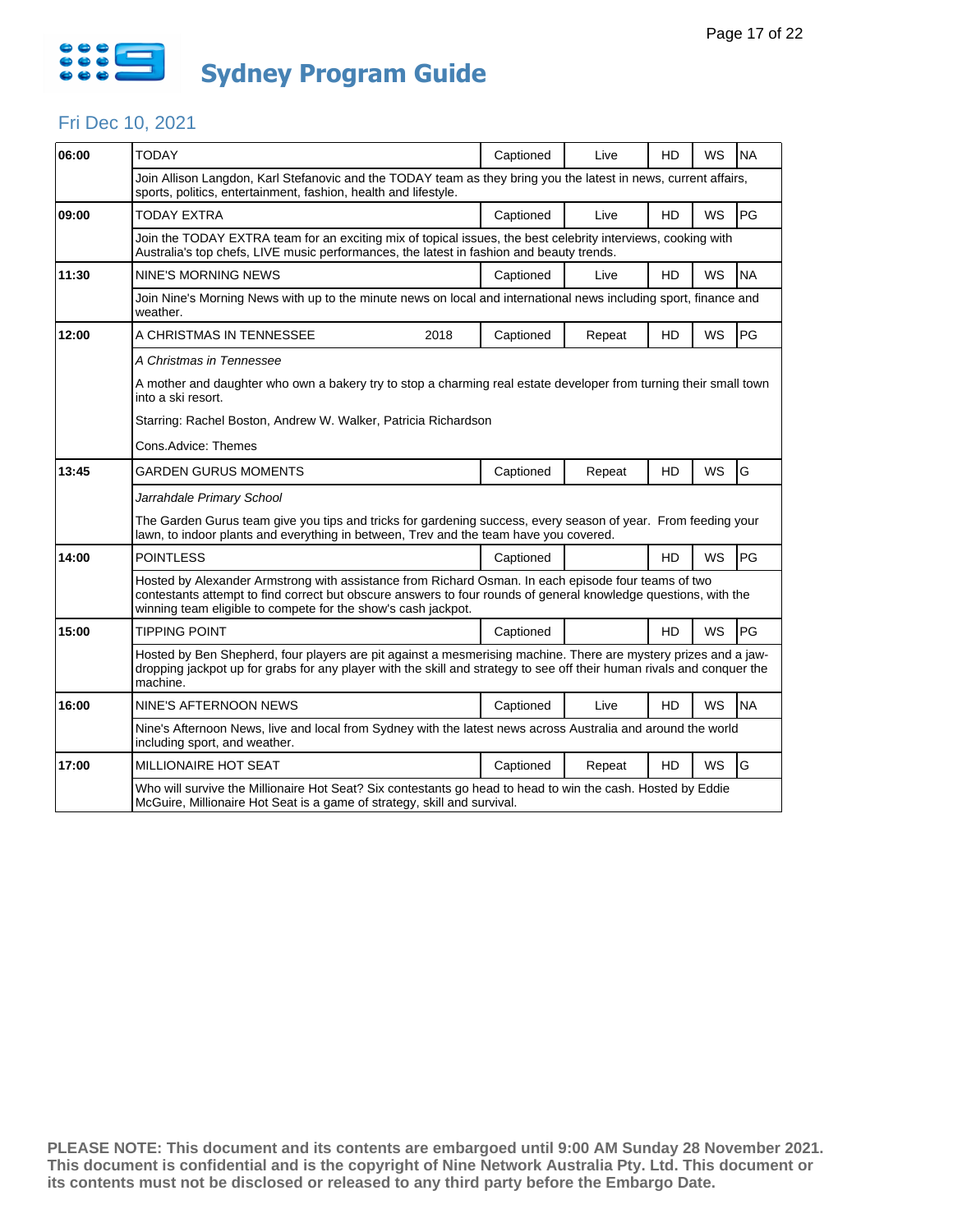

### Fri Dec 10, 2021

| 18:00 | NINE NEWS                                                                                                                                                                                                                                                             |      | Captioned | Live   | HD | WS        | <b>NA</b> |  |  |  |
|-------|-----------------------------------------------------------------------------------------------------------------------------------------------------------------------------------------------------------------------------------------------------------------------|------|-----------|--------|----|-----------|-----------|--|--|--|
|       | Join Nine News for the latest in news and events that affect you in your local city, as well as news from across<br>Australia and the world.                                                                                                                          |      |           |        |    |           |           |  |  |  |
| 19:00 | A CURRENT AFFAIR                                                                                                                                                                                                                                                      |      | Captioned | Live   | HD | WS        | <b>NA</b> |  |  |  |
|       | Hosted by Tracy Grimshaw, A Current Affair covers the realms of politics, crime, human rights, science, technology,<br>celebrities and entertainment - all investigated by a dedicated team.                                                                          |      |           |        |    |           |           |  |  |  |
| 19:30 | TARONGA: WHO'S WHO IN THE ZOO                                                                                                                                                                                                                                         |      | Captioned |        | HD | WS        | PG        |  |  |  |
|       | Lion Move                                                                                                                                                                                                                                                             |      |           |        |    |           |           |  |  |  |
|       | For the first time in years, Taronga Zoo in Sydney welcomes some royalty. But as the zoo works towards the grand<br>opening of their recently completed African Savannah Precinct, the question is, will these two Kings of the Jungle<br>settle into their new home? |      |           |        |    |           |           |  |  |  |
| 20:30 | ROBIN HOOD                                                                                                                                                                                                                                                            | 2010 | Captioned | Repeat | HD | WS        | M         |  |  |  |
|       | Robin Hood                                                                                                                                                                                                                                                            |      |           |        |    |           |           |  |  |  |
|       | In twelfth century England, Robin Longstride and his band of marauders confront corruption in a local village and<br>lead an uprising against the crown that will forever alter the balance of world power.                                                           |      |           |        |    |           |           |  |  |  |
|       | Starring: Russell Crowe, Cate Blanchett, Matthew Macfadyen                                                                                                                                                                                                            |      |           |        |    |           |           |  |  |  |
|       | Cons. Advice: Some Violence, Sexual References                                                                                                                                                                                                                        |      |           |        |    |           |           |  |  |  |
| 23:10 | IN THE HEART OF THE SEA                                                                                                                                                                                                                                               | 2015 | Captioned | Repeat | HD | WS        | M         |  |  |  |
|       | In The Heart Of The Sea                                                                                                                                                                                                                                               |      |           |        |    |           |           |  |  |  |
|       | In 1820, crewmen aboard the New England vessel Essex, face a harrowing battle for survival when a whale of<br>mammoth size and strength attacks with force, crippling their ship and leaving them adrift in the ocean.                                                |      |           |        |    |           |           |  |  |  |
|       | Starring: Chris Hemsworth, Cillian Murphy, Benjamin Walker                                                                                                                                                                                                            |      |           |        |    |           |           |  |  |  |
|       | Cons. Advice: Themes, Some Violence                                                                                                                                                                                                                                   |      |           |        |    |           |           |  |  |  |
| 01:30 | TV SHOP - HOME SHOPPING                                                                                                                                                                                                                                               |      |           | Repeat | HD | <b>WS</b> | G         |  |  |  |
|       | Home shopping programme.                                                                                                                                                                                                                                              |      |           |        |    |           |           |  |  |  |
| 02:00 | TV SHOP - HOME SHOPPING                                                                                                                                                                                                                                               |      |           | Repeat | HD | WS        | G         |  |  |  |
|       | Home shopping programme.                                                                                                                                                                                                                                              |      |           |        |    |           |           |  |  |  |
| 02:30 | TV SHOP - HOME SHOPPING                                                                                                                                                                                                                                               |      |           | Repeat | HD | WS        | G         |  |  |  |
|       | Home shopping programme.                                                                                                                                                                                                                                              |      |           |        |    |           |           |  |  |  |
| 03:00 | TV SHOP - HOME SHOPPING                                                                                                                                                                                                                                               |      |           | Repeat | HD | WS        | G         |  |  |  |
|       | Home shopping programme.                                                                                                                                                                                                                                              |      |           |        |    |           |           |  |  |  |
| 03:30 | TV SHOP - HOME SHOPPING                                                                                                                                                                                                                                               |      |           | Repeat | HD | WS        | G         |  |  |  |
|       | Home shopping programme.                                                                                                                                                                                                                                              |      |           |        |    |           |           |  |  |  |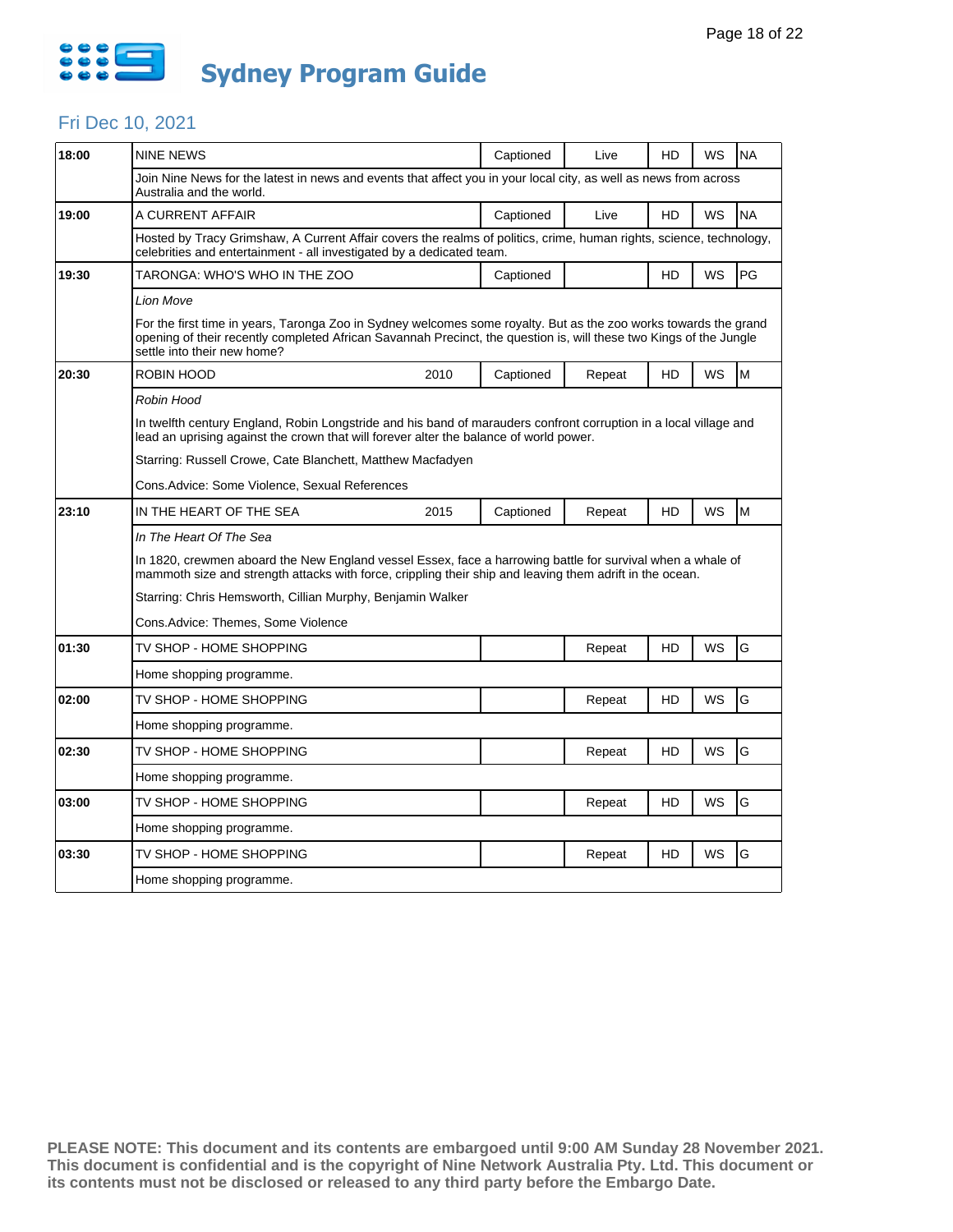

### Fri Dec 10, 2021

| 04:00 | <b>GLOBAL SHOP</b>                                                                                                                                                                           |           | Repeat | HD | <b>WS</b> | IG         |  |  |
|-------|----------------------------------------------------------------------------------------------------------------------------------------------------------------------------------------------|-----------|--------|----|-----------|------------|--|--|
|       | Copper Chef Titan Pan                                                                                                                                                                        |           |        |    |           |            |  |  |
|       | Home shopping programme.                                                                                                                                                                     |           |        |    |           |            |  |  |
| 04:30 | TV SHOP - HOME SHOPPING                                                                                                                                                                      |           | Repeat | HD | <b>WS</b> | IG         |  |  |
|       | Home shopping programme.                                                                                                                                                                     |           |        |    |           |            |  |  |
| 05:00 | TV SHOP - HOME SHOPPING                                                                                                                                                                      |           | Repeat | HD | <b>WS</b> | IG         |  |  |
|       | Home shopping programme.                                                                                                                                                                     |           |        |    |           |            |  |  |
| 05:30 | A CURRENT AFFAIR                                                                                                                                                                             | Captioned | Repeat | HD | WS        | <b>INA</b> |  |  |
|       | Hosted by Tracy Grimshaw, A Current Affair covers the realms of politics, crime, human rights, science, technology,<br>celebrities and entertainment - all investigated by a dedicated team. |           |        |    |           |            |  |  |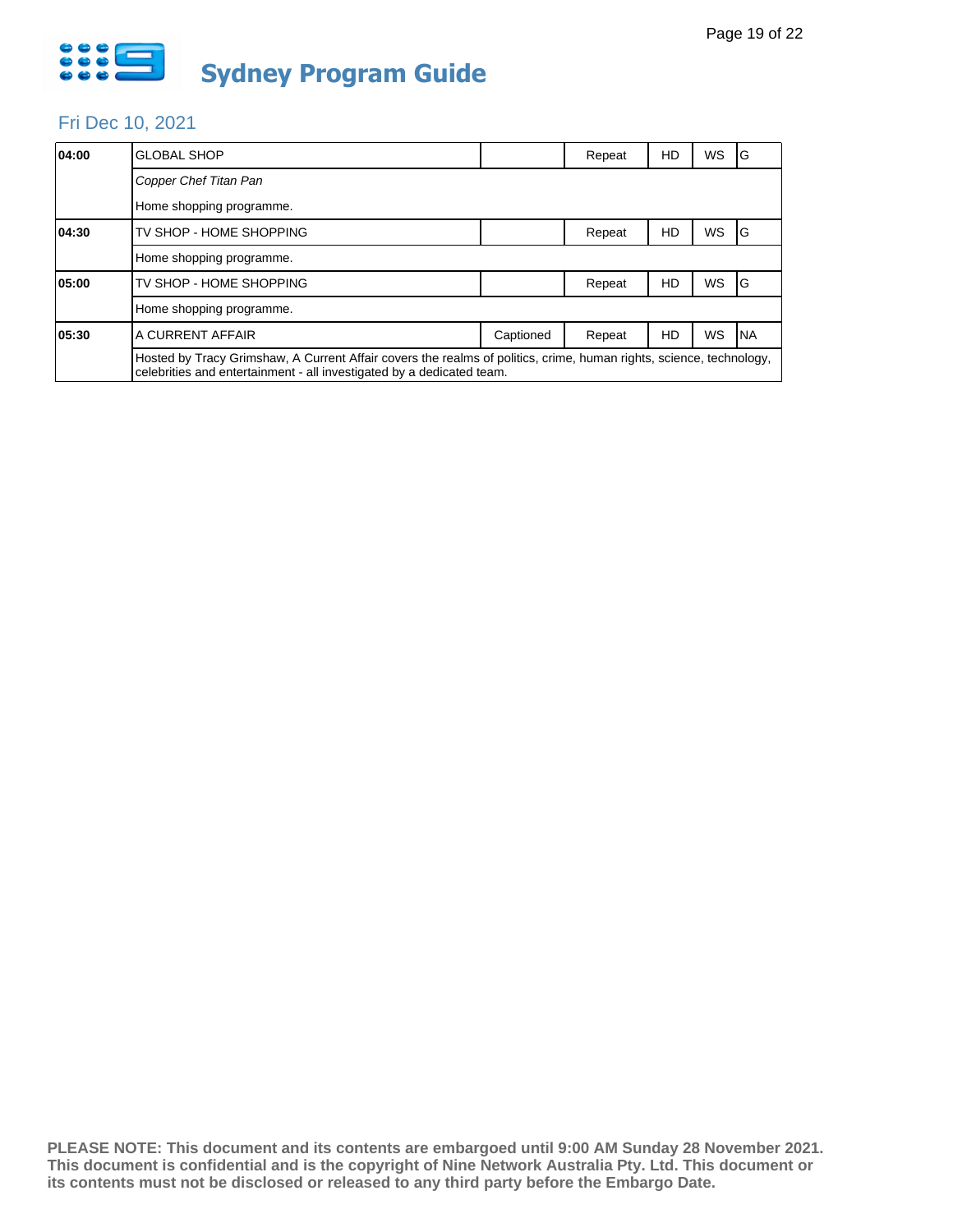

### Sat Dec 11, 2021

| <b>ANIMAL TALES</b>                                                                                                                                                                                                                                                                           | Captioned | Repeat                                                          | HD                                                                                        | WS                                                                                                | PG                                                                                                                                                                                                                                                                                                                                                                                                                                                               |  |  |  |  |
|-----------------------------------------------------------------------------------------------------------------------------------------------------------------------------------------------------------------------------------------------------------------------------------------------|-----------|-----------------------------------------------------------------|-------------------------------------------------------------------------------------------|---------------------------------------------------------------------------------------------------|------------------------------------------------------------------------------------------------------------------------------------------------------------------------------------------------------------------------------------------------------------------------------------------------------------------------------------------------------------------------------------------------------------------------------------------------------------------|--|--|--|--|
|                                                                                                                                                                                                                                                                                               |           |                                                                 |                                                                                           |                                                                                                   |                                                                                                                                                                                                                                                                                                                                                                                                                                                                  |  |  |  |  |
| WEEKEND TODAY                                                                                                                                                                                                                                                                                 | Captioned | Live                                                            | HD                                                                                        | WS                                                                                                | <b>NA</b>                                                                                                                                                                                                                                                                                                                                                                                                                                                        |  |  |  |  |
| Join the Weekend Today team as they bring you the latest in news, current affairs, sports, politics, entertainment,<br>fashion, health and lifestyle.                                                                                                                                         |           |                                                                 |                                                                                           |                                                                                                   |                                                                                                                                                                                                                                                                                                                                                                                                                                                                  |  |  |  |  |
| TODAY EXTRA - SATURDAY                                                                                                                                                                                                                                                                        | Captioned |                                                                 | HD                                                                                        | WS                                                                                                | PG                                                                                                                                                                                                                                                                                                                                                                                                                                                               |  |  |  |  |
| Join the team for the best of TODAY EXTRA – an exciting mix of highlights from the week in review. Includes the<br>best celebrity interviews, cooking with Australia's top chefs, the latest in fashion & more.                                                                               |           |                                                                 |                                                                                           |                                                                                                   |                                                                                                                                                                                                                                                                                                                                                                                                                                                                  |  |  |  |  |
| CYBERSHACK                                                                                                                                                                                                                                                                                    | Captioned |                                                                 | <b>HD</b>                                                                                 | <b>WS</b>                                                                                         | PG                                                                                                                                                                                                                                                                                                                                                                                                                                                               |  |  |  |  |
| competitions and more.                                                                                                                                                                                                                                                                        |           |                                                                 |                                                                                           |                                                                                                   |                                                                                                                                                                                                                                                                                                                                                                                                                                                                  |  |  |  |  |
| <b>DESTINATION WA</b>                                                                                                                                                                                                                                                                         | Captioned | Repeat                                                          | <b>HD</b>                                                                                 | WS                                                                                                | PG                                                                                                                                                                                                                                                                                                                                                                                                                                                               |  |  |  |  |
|                                                                                                                                                                                                                                                                                               |           |                                                                 |                                                                                           |                                                                                                   |                                                                                                                                                                                                                                                                                                                                                                                                                                                                  |  |  |  |  |
| <b>BONDI LIFEGUARD WORLD ADVENTURES</b>                                                                                                                                                                                                                                                       | Captioned |                                                                 | <b>HD</b>                                                                                 | WS                                                                                                | PG                                                                                                                                                                                                                                                                                                                                                                                                                                                               |  |  |  |  |
| Road Boss Rally Part 2                                                                                                                                                                                                                                                                        |           |                                                                 |                                                                                           |                                                                                                   |                                                                                                                                                                                                                                                                                                                                                                                                                                                                  |  |  |  |  |
| The Bondi boys compete in a 5000km rally race across the outback, driving a super charged V8 ute called the Bondi<br>Beast.                                                                                                                                                                   |           |                                                                 |                                                                                           |                                                                                                   |                                                                                                                                                                                                                                                                                                                                                                                                                                                                  |  |  |  |  |
| <b>WAITING FOR THE LIGHT</b><br>1990                                                                                                                                                                                                                                                          | Captioned | Repeat                                                          | HD                                                                                        | WS                                                                                                | PG                                                                                                                                                                                                                                                                                                                                                                                                                                                               |  |  |  |  |
| Waiting for the Light                                                                                                                                                                                                                                                                         |           |                                                                 |                                                                                           |                                                                                                   |                                                                                                                                                                                                                                                                                                                                                                                                                                                                  |  |  |  |  |
| During the Cuban Missile crisis, two children cause an explosion in their neighbour's backyard that leads everyone<br>to believe that a miracle has taken place. As pilgrims flock to the small town, their wild Aunt comes to the children's<br>rescue and helps them carry on the illusion. |           |                                                                 |                                                                                           |                                                                                                   |                                                                                                                                                                                                                                                                                                                                                                                                                                                                  |  |  |  |  |
| Starring: Shirley Maclaine, Teri Garr, Hillary Wolf                                                                                                                                                                                                                                           |           |                                                                 |                                                                                           |                                                                                                   |                                                                                                                                                                                                                                                                                                                                                                                                                                                                  |  |  |  |  |
| Cons. Advice: Adult Themes, Mild Coarse Language                                                                                                                                                                                                                                              |           |                                                                 |                                                                                           |                                                                                                   |                                                                                                                                                                                                                                                                                                                                                                                                                                                                  |  |  |  |  |
| CHRISTMAS WITH EMMA DEAN -<br>PRESENTED BY EAT WELL MAGAZINE                                                                                                                                                                                                                                  | Captioned |                                                                 | HD                                                                                        | <b>WS</b>                                                                                         | <b>TBC</b>                                                                                                                                                                                                                                                                                                                                                                                                                                                       |  |  |  |  |
| Christmas with Emma Dean                                                                                                                                                                                                                                                                      |           |                                                                 |                                                                                           |                                                                                                   |                                                                                                                                                                                                                                                                                                                                                                                                                                                                  |  |  |  |  |
| Join Emma Dean for an Aussie Christmas cook-up with a twist. A celebration of everything Chrissy, without a turkey<br>in sight. We're talking seafood extravaganzas, plant-based platters, campfire creations, divine desserts & more.                                                        |           |                                                                 |                                                                                           |                                                                                                   |                                                                                                                                                                                                                                                                                                                                                                                                                                                                  |  |  |  |  |
| THE GARDEN GURUS                                                                                                                                                                                                                                                                              | Captioned |                                                                 | <b>HD</b>                                                                                 | <b>WS</b>                                                                                         | G                                                                                                                                                                                                                                                                                                                                                                                                                                                                |  |  |  |  |
| This week on The Garden Gurus, add some sparkle to your garden as Darren shows you some amazing new<br>garden lighting. Later, Trev explores an exciting new habitat and Sue has some great plant protection tips to share.                                                                   |           |                                                                 |                                                                                           |                                                                                                   |                                                                                                                                                                                                                                                                                                                                                                                                                                                                  |  |  |  |  |
| NINE NEWS: FIRST AT FIVE                                                                                                                                                                                                                                                                      | Captioned | Live                                                            | HD                                                                                        | WS                                                                                                | <b>NA</b>                                                                                                                                                                                                                                                                                                                                                                                                                                                        |  |  |  |  |
|                                                                                                                                                                                                                                                                                               |           |                                                                 |                                                                                           |                                                                                                   |                                                                                                                                                                                                                                                                                                                                                                                                                                                                  |  |  |  |  |
| TBA                                                                                                                                                                                                                                                                                           | Captioned |                                                                 | HD                                                                                        | WS                                                                                                | G                                                                                                                                                                                                                                                                                                                                                                                                                                                                |  |  |  |  |
|                                                                                                                                                                                                                                                                                               |           |                                                                 |                                                                                           |                                                                                                   |                                                                                                                                                                                                                                                                                                                                                                                                                                                                  |  |  |  |  |
|                                                                                                                                                                                                                                                                                               |           | beach day, while Jo Beth explores the vintage and vibrant York. | See it first with Nine News; join the team for all the latest in news, sport and weather. | the grouchy pelican gets his broken wing fixed and we feature an amazing operation on a goldfish. | A gorgeous leopard cub claws his way through his first check-up; a jumbo undergoes a mammoth pedicure; Oscar<br>The Cybershack crew showcase all the latest gadgets and gaming technology. Join Charlie Brown, Sara Isakka and<br>Josh Phillipps as Australia's longest running technology show brings you the latest tech, special guests,<br>The team is back for another episode of Destination WA! Scherri-Lee Biggs heads out to Rockingham for a beautiful |  |  |  |  |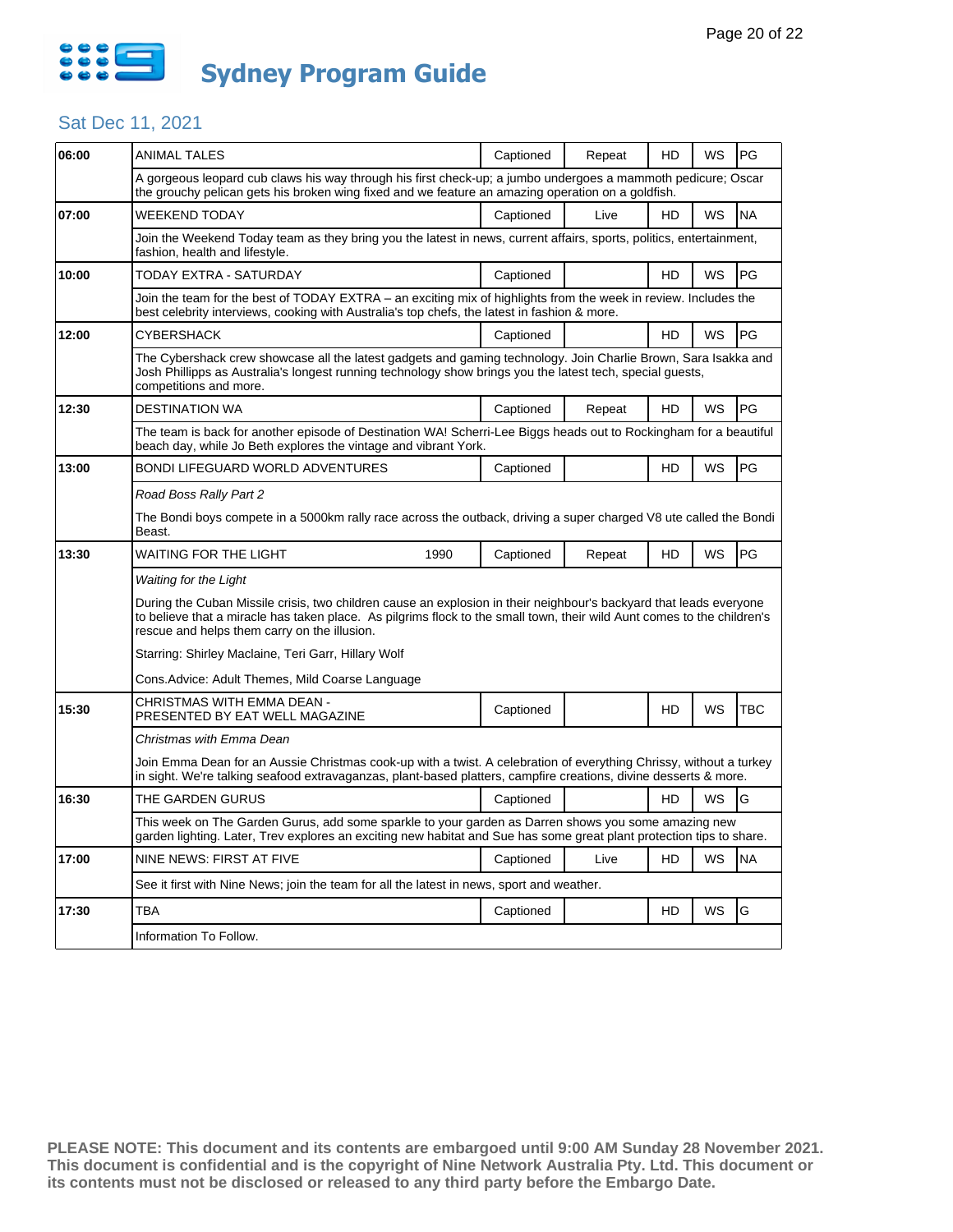

### Sat Dec 11, 2021

| 18:00 | NINE NEWS SATURDAY                                                                                                                                                                                                                                                  |      | Captioned | Live   | HD | WS | <b>NA</b> |  |  |  |
|-------|---------------------------------------------------------------------------------------------------------------------------------------------------------------------------------------------------------------------------------------------------------------------|------|-----------|--------|----|----|-----------|--|--|--|
|       | Join the Nine News team as they bring you all the latest in news; sport and weather.                                                                                                                                                                                |      |           |        |    |    |           |  |  |  |
| 19:00 | A CURRENT AFFAIR                                                                                                                                                                                                                                                    |      | Captioned | Live   | HD | WS | <b>NA</b> |  |  |  |
|       | A Current Affair covers the realms of politics, crime, human rights, science, technology, celebrities and<br>entertainment - all investigated by a dedicated team.                                                                                                  |      |           |        |    |    |           |  |  |  |
| 19:30 | CHRISTMAS WITH DELTA                                                                                                                                                                                                                                                |      | Captioned |        | HD | WS | <b>PG</b> |  |  |  |
|       | Christmas with Delta                                                                                                                                                                                                                                                |      |           |        |    |    |           |  |  |  |
|       | A Christmas concert with Delta Goodrem featuring Paul Kelly, Natalie Imbruglia, Cody Simpson, Harts, the star of<br>Hamilton-Jason Arrow, Craig David, Andrea Bocelli, Gary Barlow, The Inspired Unemployed and Hamish Blake with<br>surprise reunions + giveaways. |      |           |        |    |    |           |  |  |  |
| 20:50 | LOVE ACTUALLY                                                                                                                                                                                                                                                       | 2003 | Captioned | Repeat | HD | WS | lM.       |  |  |  |
|       | Love Actually                                                                                                                                                                                                                                                       |      |           |        |    |    |           |  |  |  |
|       | Follows the lives of eight very different couples in dealing with their love lives in various loosely interrelated tales all<br>set during a frantic month before Christmas in London, England.                                                                     |      |           |        |    |    |           |  |  |  |
|       | Starring: Hugh Grant, Martine McCutcheon, Liam Neeson                                                                                                                                                                                                               |      |           |        |    |    |           |  |  |  |
|       | Cons.Advice: Sexual References, Nudity, Some Coarse Language                                                                                                                                                                                                        |      |           |        |    |    |           |  |  |  |
| 23:35 | A SMILE LIKE YOURS                                                                                                                                                                                                                                                  | 1997 | Captioned | Repeat | HD | WS | M         |  |  |  |
|       | A Smile Like Yours                                                                                                                                                                                                                                                  |      |           |        |    |    |           |  |  |  |
|       | Danny and Jennifer have a strong marriage, good jobs and wonderful friends, but when they decide to add a baby<br>into their lives, complications and stresses begin to threaten their once-perfect marriage.                                                       |      |           |        |    |    |           |  |  |  |
|       | Starring: Lauren Holly, Greg Kinnear, Jill Hennessy, Shirley Maclaine                                                                                                                                                                                               |      |           |        |    |    |           |  |  |  |
|       | Cons. Advice: Adult Themes, Sexual References                                                                                                                                                                                                                       |      |           |        |    |    |           |  |  |  |
| 01:30 | <b>BONDI LIFEGUARD WORLD ADVENTURES</b>                                                                                                                                                                                                                             |      | Captioned | Repeat | HD | WS | <b>PG</b> |  |  |  |
|       | Road Boss Rally Part 2                                                                                                                                                                                                                                              |      |           |        |    |    |           |  |  |  |
|       | The Bondi boys compete in a 5000km rally race across the outback, driving a super charged V8 ute called the Bondi<br>Beast.                                                                                                                                         |      |           |        |    |    |           |  |  |  |
| 02:00 | TV SHOP - HOME SHOPPING                                                                                                                                                                                                                                             |      |           | Repeat | HD | WS | G         |  |  |  |
|       | Home shopping programme.                                                                                                                                                                                                                                            |      |           |        |    |    |           |  |  |  |
| 02:30 | TV SHOP - HOME SHOPPING                                                                                                                                                                                                                                             |      |           | Repeat | HD | WS | G         |  |  |  |
|       | Home shopping programme.                                                                                                                                                                                                                                            |      |           |        |    |    |           |  |  |  |
| 03:00 | TV SHOP - HOME SHOPPING                                                                                                                                                                                                                                             |      |           | Repeat | HD | WS | G         |  |  |  |
|       | Home shopping programme.                                                                                                                                                                                                                                            |      |           |        |    |    |           |  |  |  |
| 03:30 | TV SHOP - HOME SHOPPING                                                                                                                                                                                                                                             |      |           | Repeat | HD | WS | G         |  |  |  |
|       | Home shopping programme.                                                                                                                                                                                                                                            |      |           |        |    |    |           |  |  |  |
|       |                                                                                                                                                                                                                                                                     |      |           |        |    |    |           |  |  |  |